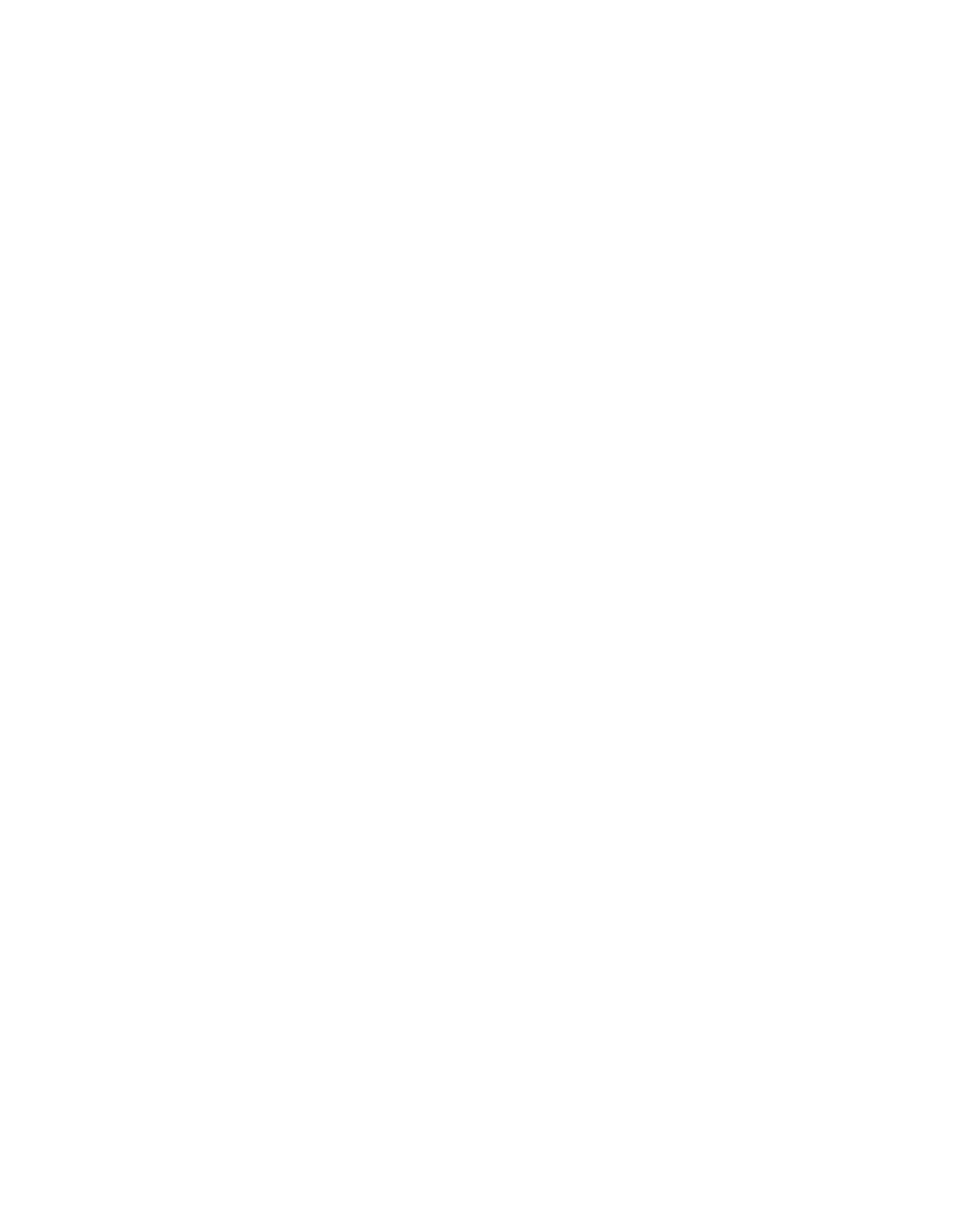| $\mathbf{1}$<br>$\frac{2}{3}$<br>$\overline{4}$ |                | least one hundred (100) feet ahead. The high intensity portion of the beam shall not be directed to<br>strike the eyes of an approaching driver. Violation of this section shall constitute a Class<br><b>EMisdemeanor</b> offense. |
|-------------------------------------------------|----------------|-------------------------------------------------------------------------------------------------------------------------------------------------------------------------------------------------------------------------------------|
| 5<br>6                                          | $§4 - 3 - 6$   | Motorcycle or Motor Scooter Crash Helmets                                                                                                                                                                                           |
| $\tau$                                          |                | No person shall operate or ride upon any motorcycle or motor scooter upon the public roads or                                                                                                                                       |
| $8\phantom{1}$                                  |                | highways of this jurisdiction unless such person is wearing on his or her head a crash helmet of                                                                                                                                    |
| $\mathbf{9}$                                    |                | the type and design inspected and approved by the American Association of Motor Vehicle                                                                                                                                             |
| 10                                              |                | Administrators. Violation of this section shall be deemed a Class CMisdemeanor offense.                                                                                                                                             |
| 11                                              |                |                                                                                                                                                                                                                                     |
| 12                                              |                |                                                                                                                                                                                                                                     |
| 13                                              | $§4 - 3 - 7$   | Lamp or Flag on Projecting Load                                                                                                                                                                                                     |
| 14                                              |                |                                                                                                                                                                                                                                     |
| 15                                              |                | Whenever the load upon any vehicle extends to the rear four(4) feet or more beyond the bed or                                                                                                                                       |
| 16                                              |                | body of such vehicle, there shall be displayed at the extreme rear of the load a red light or lantern                                                                                                                               |
| 17                                              |                | plainly visible for a distance of at least five hundred (500) feet to the sides and the rear during hours                                                                                                                           |
| 18<br>19                                        |                | of darkness.                                                                                                                                                                                                                        |
| 20                                              |                | In lieu of the red light or lantern during daytime hours, only a red flag or cloth not less than sixteen                                                                                                                            |
| 21                                              |                | (16) inches square may be displayed at the extreme rear of the load.                                                                                                                                                                |
| 22                                              |                |                                                                                                                                                                                                                                     |
| 23                                              |                | Violations of this Section shall constitute a Class CMisdemeanor offense.                                                                                                                                                           |
| 24                                              |                |                                                                                                                                                                                                                                     |
| 25<br>26                                        | $§4 - 3 - 8$   | <b>Windows and Window Glass Generally; Windshield Wipers</b>                                                                                                                                                                        |
| 27(1)                                           |                | No person shall drive any motor vehicle required to be registered in this state-upon the public roads, streets                                                                                                                      |
| 28                                              |                | or highways with any sign or poster, or with any glazing material which causes a mirrored effect, upon the                                                                                                                          |
| 29                                              |                | front windshield, side wings or side or rear windows of such vehicle, other than a certificate or other paper                                                                                                                       |
| 30                                              |                | required or authorized to be so displayed by law. No person shall drive any motor vehicle required to be                                                                                                                            |
| 31                                              |                | registered in this state upon the public roads, streets or highways in this state with any tinted film, glazing                                                                                                                     |
| 32<br>33                                        |                | material or darkening material of any kind on the windshield of a motor vehicle except material designed to<br>replace or provide a sun shield in the uppermost area as authorized to be installed by manufacturers of              |
| 34                                              |                | vehicles under federal law.                                                                                                                                                                                                         |
| 35                                              |                |                                                                                                                                                                                                                                     |
| 36(2)                                           |                | From and after January 1, 1989, no No person shall drive any motor vehicle required to be registered in this                                                                                                                        |
| 37                                              |                | state upon the public roads, streets or highways in this state with any window so tinted or darkened, by tinted                                                                                                                     |
| 38                                              |                | film or otherwise, that the interior of the vehicle is so obscured that a viewer with vision sufficient to qualify                                                                                                                  |
| 39                                              |                | for a Mississippi driver's license cannot readily see into the interior of the vehicle by looking into it from                                                                                                                      |
| 40<br>41                                        |                | outside the vehicle; provided, however, this prohibition shall not apply to school buses, other buses used for<br>public transportation, any bus or van owned or leased by a nonprofit organization duly incorporated under         |
| 42                                              |                | the laws of this state, any limousine owned or leased by a private or public entity or any other motor vehicle                                                                                                                      |
| 43                                              |                | that the windows of which have been tinted or darkened before factory delivery as permitted by federal law                                                                                                                          |
| 44                                              |                | or federal regulations. Notwithstanding the prohibitions of this subsection, no person shall be charged with a                                                                                                                      |
| 45                                              |                | violation of this subsection and it shall be a complete defense for any person charged with a violation of this                                                                                                                     |
| 46                                              | subsection if: |                                                                                                                                                                                                                                     |
| 47<br>48(a)                                     |                |                                                                                                                                                                                                                                     |
|                                                 |                | Each window of the vehicle upon which tinted or darkening material has been applied has affixed to it a                                                                                                                             |

49 label from the State Commission of Public Safety certifying that the window: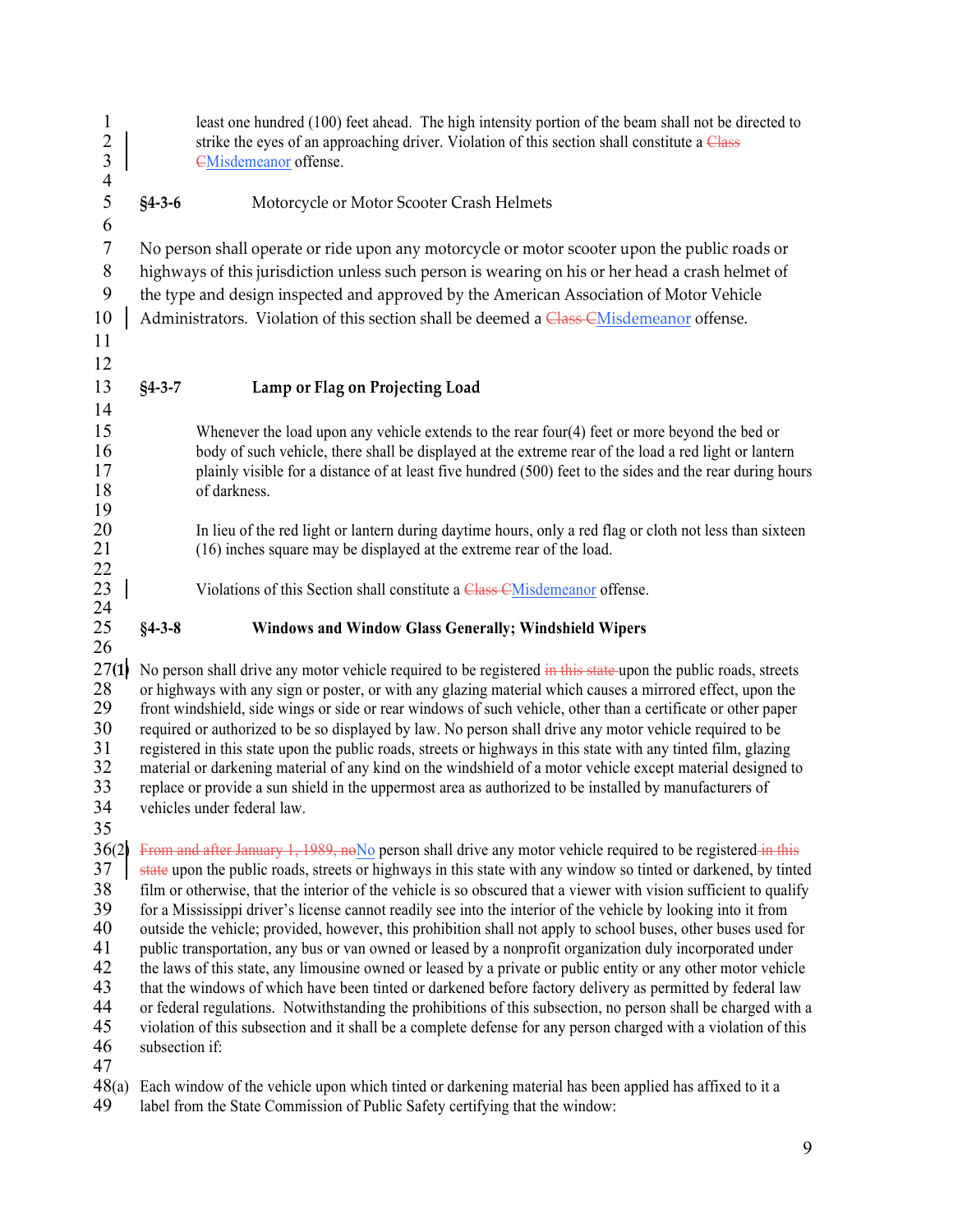| $\mathbf{1}$                          |                                                                                                                                                                                                                              |
|---------------------------------------|------------------------------------------------------------------------------------------------------------------------------------------------------------------------------------------------------------------------------|
| $(i)$ 2<br>3                          | has a luminous reflectance not exceeding twenty percent (20%); and                                                                                                                                                           |
| (ii)4                                 | has a light transmittance of thirty-five percent (35%); or                                                                                                                                                                   |
| 5                                     |                                                                                                                                                                                                                              |
| 6(b)                                  | The person has a certificate of compliance for the vehicle issued by a law enforcement officer or state                                                                                                                      |
| $\begin{array}{c} 7 \\ 8 \end{array}$ | licensing agentthe Department of Public Safety, as hereinafter provided.                                                                                                                                                     |
|                                       |                                                                                                                                                                                                                              |
| 9(3)<br>10                            | Notwithstanding the provisions of subsections (1) and (2) of this section, it shall be lawful for any person<br>who has been diagnosed by a licensed physician in this state as having a physical condition or disease which |
| 11                                    | is seriously aggravated by minimum exposure to sunlight to place or have placed upon the windshield or                                                                                                                       |
| 12                                    | windows of any motor vehicle which he owns or operates or within which he regularly travels as a passenger                                                                                                                   |
| 13                                    | tinted film or other darkening material which would otherwise be in violation of this section. However, any                                                                                                                  |
| 14                                    | such vehicle, in order to be exempt under this subsection, shall have prominently displayed on the vehicle                                                                                                                   |
| 15                                    | dashboard a certificate of medical exemption on a form prepared by the Commissioner of Public Safety and                                                                                                                     |
| 16                                    | signed by the person on whose behalf the certificate is issued. The special certificate authorized by this                                                                                                                   |
| 17                                    | subsection shall be issued free of charge to applicants through the offices of the tax collectors of the                                                                                                                     |
| 18                                    | counties. Each applicant shall present to the issuing officer:                                                                                                                                                               |
| 19                                    |                                                                                                                                                                                                                              |
| 20(a)                                 | an affidavit signed personally by the applicant and signed and attested by a physician which states the<br>applicant's physical condition or disease which entitles him to an exemption under this subsection; and           |
| 21<br>22                              |                                                                                                                                                                                                                              |
| 23(b)                                 | proof of ownership of the motor vehicle by the applicant or a signed affidavit by the owner of a motor                                                                                                                       |
| 24                                    | vehicle operated for the use of the applicant, for which is obtaining the certificate.                                                                                                                                       |
| 25                                    |                                                                                                                                                                                                                              |
| 26(4)                                 | The windshield on every motor vehicle shall be equipped with a device for cleaning rain, snow or other                                                                                                                       |
| 27                                    | moisture from the windshield, which device shall be so constructed as to be controlled or operated by the                                                                                                                    |
| 28                                    | driver of the vehicle.                                                                                                                                                                                                       |
| 29                                    |                                                                                                                                                                                                                              |
| 30(5)                                 | From and after July 1, 1988, any Any motor vehicle required to be registered in this state with a window                                                                                                                     |
| 31<br>32                              | therein which has been tinted or darkened with any tinted film or other darkening material after factory<br>delivery may have affixed to the lower left corner of each such window a label legible from outside the          |
| 33                                    | vehicle which indicates the label registration number, a certification of compliance with Mississippi law, and                                                                                                               |
| 34                                    | such other information as the Commissioner of Public Safety deems appropriate. The label shall be of a type                                                                                                                  |
| 35                                    | which is pressure-sensitive, self destructive upon removal, and no larger than one $(1)$ inch in size.                                                                                                                       |
| 36                                    |                                                                                                                                                                                                                              |
| 37(6)                                 | NoFrom and after July 1, 1988, no person shall install any tinted film, darkening material, glazing material o                                                                                                               |
| 38                                    | any other material upon the windshield or any window of a motor vehicle which, after the installation                                                                                                                        |
| 39                                    | thereof, would result in such vehicle being in violation of subsection $(1)$ or $(2)$ of this section if driven on the                                                                                                       |
| 40                                    | public roads, streets or highways of this state after Junary 1, 1989.                                                                                                                                                        |
| 41                                    |                                                                                                                                                                                                                              |
| 42(7)                                 | It shall be unlawful for any person to alter or reproduce any label approved by the Commissioner of Public                                                                                                                   |
| 43<br>44                              | Safety under this section for the purpose of misleading law enforcement officers or motor vehicle inspection<br>stations, or to knowingly use any approved label except as authorized by this section.                       |
| 45                                    |                                                                                                                                                                                                                              |
| 46                                    | Violation of this section shall be a Class Amisdemeanor offense.                                                                                                                                                             |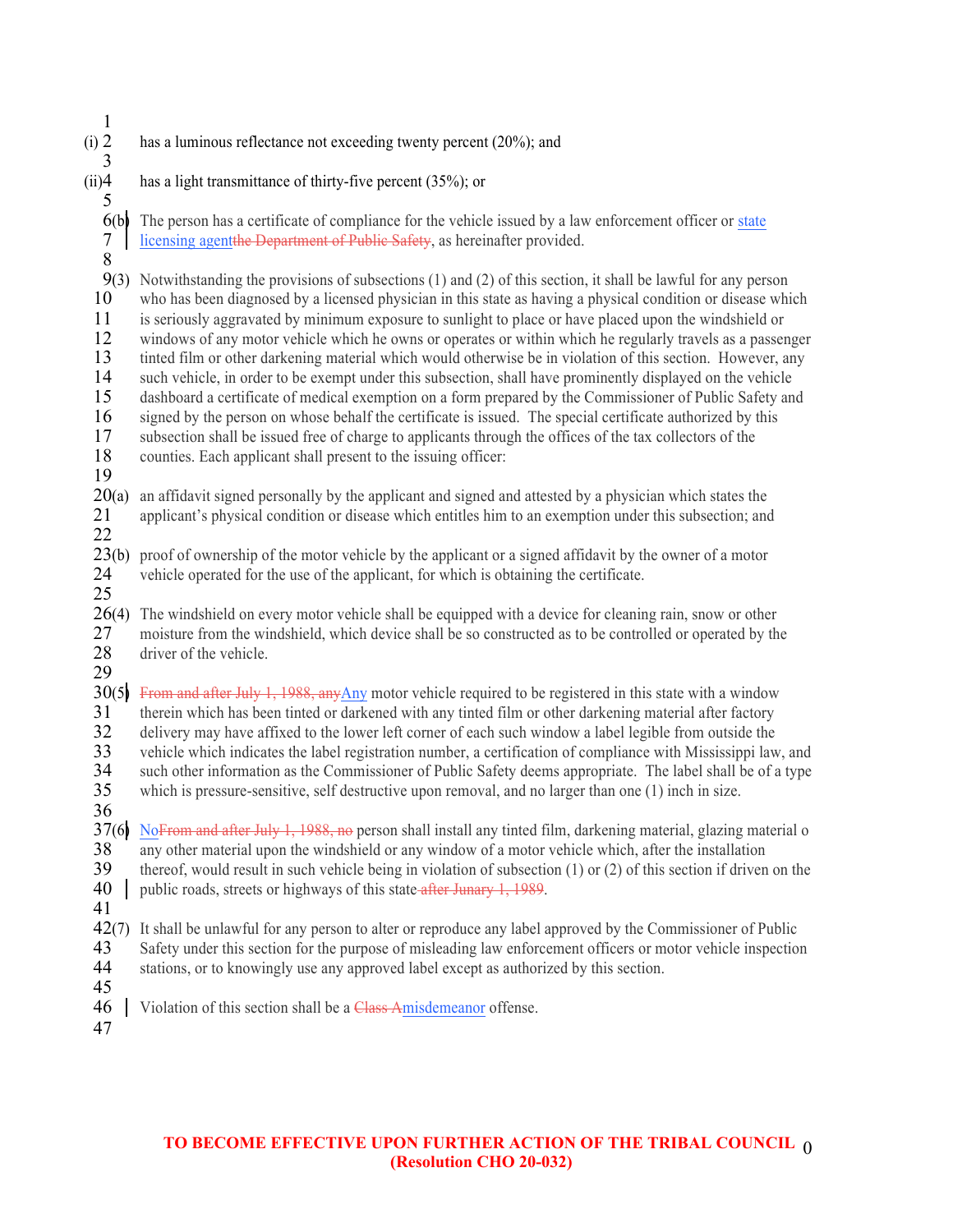| $\mathbf{1}$                                                |              | CHAPTER 4. PROVISIONS regulating TRAFFIC FLOW                                                                                                                                                                                                                                                                                                |
|-------------------------------------------------------------|--------------|----------------------------------------------------------------------------------------------------------------------------------------------------------------------------------------------------------------------------------------------------------------------------------------------------------------------------------------------|
| $\overline{c}$                                              |              |                                                                                                                                                                                                                                                                                                                                              |
| $\overline{3}$                                              | $§4 - 4 - 1$ | <b>Traffic Control and Signal Devices</b>                                                                                                                                                                                                                                                                                                    |
| $\overline{\mathcal{A}}$<br>5<br>6<br>$\sqrt{ }$<br>$\,8\,$ |              | Any person driving a motor vehicle upon any public road of this jurisdiction shall not turn such<br>vehicle from a direct course until such movement can be made with safety and then only after<br>giving an appropriate signal, either by hand and arm or by a directional signal device.                                                  |
| 9<br>10<br>11                                               |              | The signals required shall be given either by means of the hand and arm or by a recognized signal<br>lamp device. When signals are given by the hand and arm, they shall be given from the left side of<br>the vehicle and such signals shall be indicated as follows:                                                                       |
| 12<br>13<br>14                                              |              | left turn, left hand and arm extended horizontally;<br>(1)                                                                                                                                                                                                                                                                                   |
| 15<br>16                                                    |              | right turn, left hand and arm extended upward; or<br>(2)                                                                                                                                                                                                                                                                                     |
| 17<br>18                                                    |              | stop or decrease speed, left hand arm extended downward.<br>(3)                                                                                                                                                                                                                                                                              |
| 19<br>20<br>21                                              |              | It shall be a Class CM is demeanor offense to fail to give an appropriate signal at least three seconds<br>prior to turning, changing lanes, passing or stopping.                                                                                                                                                                            |
| 22<br>23                                                    | $§4 - 4 - 2$ | <b>Following Too Closely</b>                                                                                                                                                                                                                                                                                                                 |
| 24<br>25<br>26<br>27                                        |              | The driver of a motor vehicle shall not follow another vehicle more closely than is reasonable and<br>prudent, having due regard for the speed of such vehicle and the traffic upon and the condition of<br>the highway.                                                                                                                     |
| 28<br>29                                                    |              | Violation of this section is a Class CMisdemeanor offense.                                                                                                                                                                                                                                                                                   |
| 30<br>31                                                    | $§4 - 4 - 3$ | <b>School Buses: Stopping For and Rules Governing</b>                                                                                                                                                                                                                                                                                        |
| 32<br>33<br>34<br>35<br>36                                  |              | (1) Every driver of a motor vehicle, when meeting or overtaking from either direction any school bus<br>which has stopped for the purpose of receiving or discharging passengers, shall stop immediately<br>and shall not again proceed by the school bus until all passengers are received or discharged and the<br>bus is again in motion. |
| 37<br>38                                                    |              | (2) No driver of a school bus shall exceed the posted speed limit on the roadways of this jurisdiction.                                                                                                                                                                                                                                      |
| 39<br>40<br>41<br>42                                        |              | (3) The driver of a school bus stopping to either pick up children or discharge them shall at least one<br>hundred (100) feet before said stop, place on the red flashing lights and place a stop sign in the<br>appropriate position for a stop.                                                                                            |
| 43<br>44                                                    |              | Violation of this section shall constitute a Class BM is demean or offense.                                                                                                                                                                                                                                                                  |
| 45                                                          | $§4 - 4 - 4$ | Failure to Yield Right-of-Way                                                                                                                                                                                                                                                                                                                |
| 46<br>47<br>48<br>49                                        |              | The driver of a vehicle approaching an intersection shall yield the right-of-way to a vehicle which<br>has entered the intersection from different roadways.                                                                                                                                                                                 |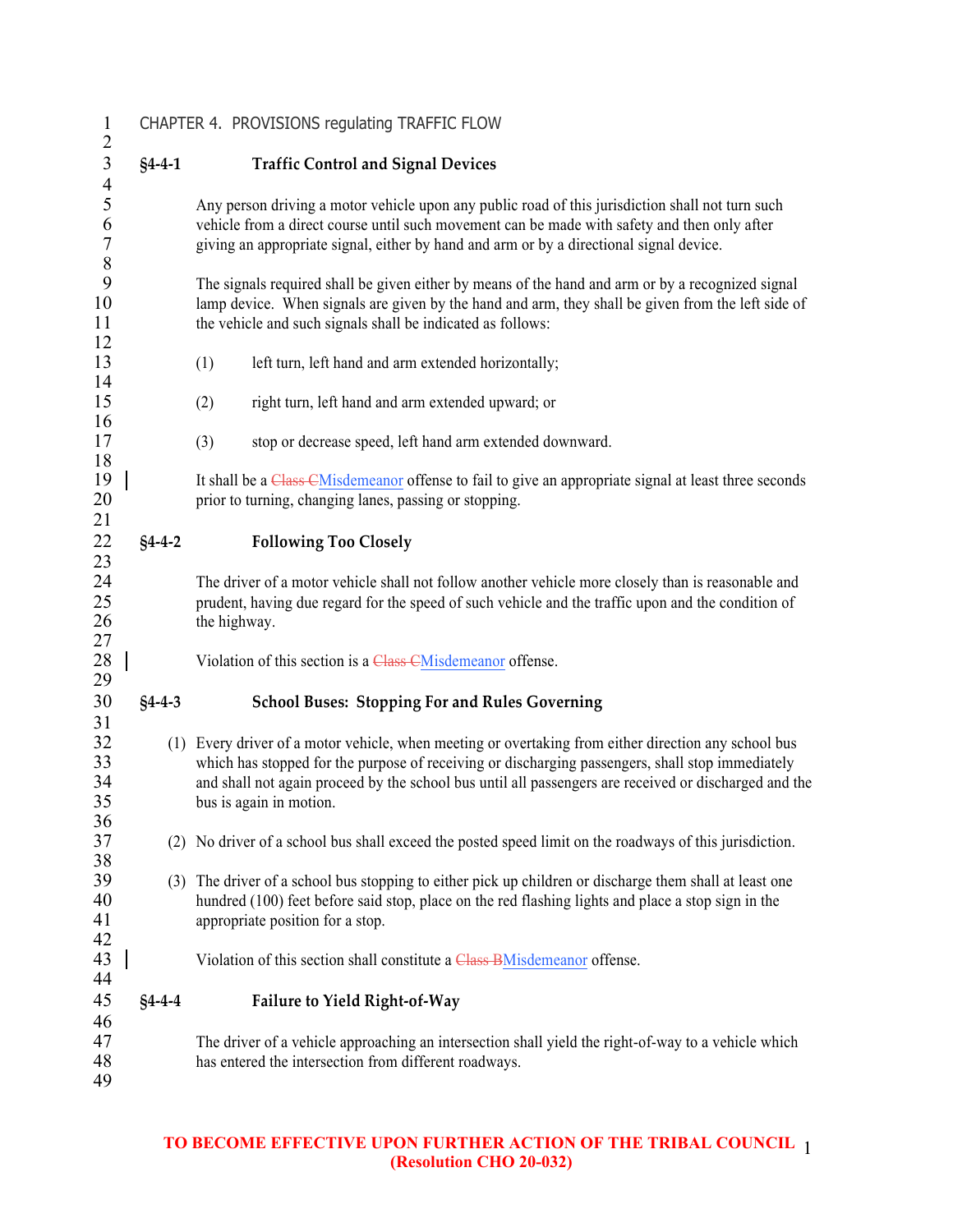| $\mathbf{1}$<br>$\frac{2}{3}$                    |              |              | When two (2) vehicles enter an intersection from different roadways at the same time, the driver of<br>the vehicle on the left shall yield the right-of-way to the vehicle on the right.                                                                                                                                                                                                                                                                                                                                                                                                                                                                                                                      |
|--------------------------------------------------|--------------|--------------|---------------------------------------------------------------------------------------------------------------------------------------------------------------------------------------------------------------------------------------------------------------------------------------------------------------------------------------------------------------------------------------------------------------------------------------------------------------------------------------------------------------------------------------------------------------------------------------------------------------------------------------------------------------------------------------------------------------|
| $\overline{\mathcal{A}}$<br>5<br>6<br>$\sqrt{ }$ |              |              | The driver of a vehicle within an intersection intending to turn left shall yield the right-of-way to<br>any vehicle approaching from the opposite direction which is within the intersection or so close<br>thereto as to constitute an immediate hazard.                                                                                                                                                                                                                                                                                                                                                                                                                                                    |
| $\,8\,$<br>9<br>10<br>11                         |              |              | The driver of a vehicle having so yielded and having given a signal when and as required by this<br>act, may make such left turn and the drivers of all other vehicles approaching the intersection from<br>said opposite direction shall yield the right-of-way to all vehicles approaching to make the left turn.                                                                                                                                                                                                                                                                                                                                                                                           |
| 12<br>13<br>14                                   |              |              | The driver of a vehicle about to enter or cross a roadway from a private road or driveway shall yield<br>the right-of-way to all vehicles approaching on said roadway.                                                                                                                                                                                                                                                                                                                                                                                                                                                                                                                                        |
| 15<br>16                                         |              |              | Violation of this section shall constitute a Class CMisdemeanor offense.                                                                                                                                                                                                                                                                                                                                                                                                                                                                                                                                                                                                                                      |
| 17<br>18                                         |              | $§4 - 4 - 5$ | <b>Failure to Yield to Emergency Vehicle</b>                                                                                                                                                                                                                                                                                                                                                                                                                                                                                                                                                                                                                                                                  |
| 19<br>20<br>21<br>22<br>23<br>24<br>25<br>26     |              |              | Upon the immediate approach of an authorized emergency vehicle, when the driver is giving<br>audible signal by siren, exhaust whistle or bell, the driver of every other vehicle shall yield the<br>right-of-way and shall immediately drive to a position parallel to, and as close as possible to the<br>right hand edge or curb of the roadway, clear of any intersection and shall stop and remain in such<br>position until the authorized emergency vehicle has passed, except when otherwise directed by a<br>police officer. This section shall not relieve the driver of an authorized emergency vehicle from the<br>duty to drive with due regard for the safety of all persons using the roadways. |
| 27<br>28<br>29                                   |              |              | "Authorized Emergency Vehicle" shall mean every vehicle of the fire department (fire patrol),<br>every police vehicle, and every such ambulance and emergency vehicle of a tribal, state, or federal<br>government or public service corporation.                                                                                                                                                                                                                                                                                                                                                                                                                                                             |
| 30<br>31<br>32                                   |              |              | Violation of this section shall constitute a Class BMisdemeanor offense.                                                                                                                                                                                                                                                                                                                                                                                                                                                                                                                                                                                                                                      |
| 33<br>34                                         | $§4 - 4 - 6$ |              | Failure to Stop at Stop Sign and Yielding Right-of-Way                                                                                                                                                                                                                                                                                                                                                                                                                                                                                                                                                                                                                                                        |
| 35<br>36<br>37                                   |              |              | The driver of a motor vehicle shall come to a complete stop at all intersections marked by a stop<br>sign before entering an intersection, unless otherwise directed by an officer directing traffic.                                                                                                                                                                                                                                                                                                                                                                                                                                                                                                         |
| 38<br>39<br>40<br>41                             |              |              | The driver of a motor vehicle approaching an intersection marked by a sign requiring him to yield<br>the right-of-way shall decrease the speed of such vehicle and shall yield the right-of-way to any<br>traffic proceeding on the road given the right-of-way by such sign.                                                                                                                                                                                                                                                                                                                                                                                                                                 |
| 42<br>43                                         |              |              | Violation of this section shall be a Class CMisdemeanor offense.                                                                                                                                                                                                                                                                                                                                                                                                                                                                                                                                                                                                                                              |
| 44<br>45                                         | $§4 - 4 - 7$ |              | Driving on Right Side of Road                                                                                                                                                                                                                                                                                                                                                                                                                                                                                                                                                                                                                                                                                 |
| 46<br>47<br>48                                   |              |              | Upon all roadways of sufficient width a vehicle shall be driven upon the right half of the road,<br>except as follows:                                                                                                                                                                                                                                                                                                                                                                                                                                                                                                                                                                                        |
| 49<br>50                                         |              | (1)          | when overtaking and passing another vehicle proceeding in the same direction under the<br>rules governing such movement;                                                                                                                                                                                                                                                                                                                                                                                                                                                                                                                                                                                      |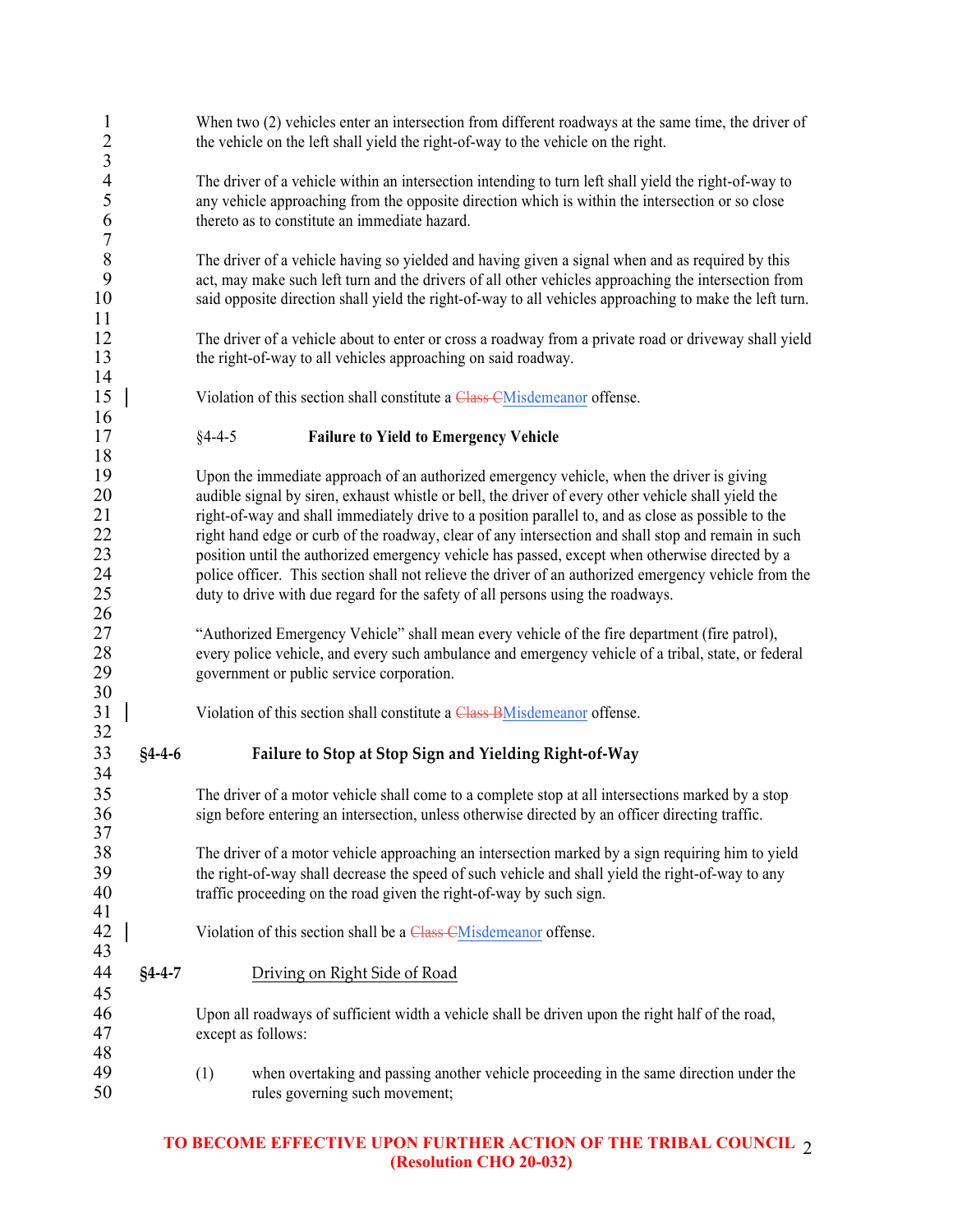| $\mathbf{1}$                     |               |                   |                                                                                                                                                                                                                                                                                                           |
|----------------------------------|---------------|-------------------|-----------------------------------------------------------------------------------------------------------------------------------------------------------------------------------------------------------------------------------------------------------------------------------------------------------|
| $\overline{2}$<br>$\overline{3}$ |               | (2)               | when the right half of a roadway is closed to traffic while under construction or repair;                                                                                                                                                                                                                 |
| $\overline{4}$<br>5              |               | (3)               | upon a roadway divided into three marked lanes for traffic under the rule applicable<br>thereon; or                                                                                                                                                                                                       |
| 6<br>$\sqrt{ }$                  |               | (4)               | upon a roadway designated and signposted for one-way traffic.                                                                                                                                                                                                                                             |
| $\,$ 8 $\,$<br>9                 |               |                   | Violation of this section shall be a Class CMisdemeanor offense.                                                                                                                                                                                                                                          |
| 10<br>11                         | $§4 - 4 - 8$  |                   | <b>Passing Oncoming Vehicles</b>                                                                                                                                                                                                                                                                          |
| 12<br>13<br>14<br>15<br>16       |               | possible.         | Drivers of vehicles proceeding in opposite directions shall pass each other to the right and upon<br>roadways having width for not more than one line of traffic in each direction. Each driver shall<br>give to the other at least one-half of the therein traveled portion of the roadways as nearly as |
| 17<br>18<br>19                   |               |                   | Violation of this section shall be a Class CMisdemeanor offense.                                                                                                                                                                                                                                          |
| 20<br>21                         | $§4 - 4 - 9$  |                   | Overtaking and Passing a Vehicle on the Left                                                                                                                                                                                                                                                              |
| 22<br>23<br>24<br>25             |               |                   | The driver of a vehicle overtaking another vehicle proceeding in the same direction shall pass to the<br>left thereof at a safe speed and distance and shall not again drive to the right side of the roadway<br>until he has safely cleared the overtaken vehicle.                                       |
| 26<br>27<br>28                   |               |                   | Except when overtaking and passing on the right is permitted, the driver of the overtaken vehicle,<br>on audible signal shall not increase the speed of his vehicle until completely passed by the<br>overtaking vehicle.                                                                                 |
| 29<br>30<br>31<br>32             |               |                   | No vehicle shall, in overtaking and passing another vehicle or at any other time, be driven on the<br>left side of the roadway under the following conditions:                                                                                                                                            |
| 33<br>34<br>35                   |               | (1)               | when approaching the crest of a grade or upon a curve in the highway where the driver's<br>view along the highway is obstructed;                                                                                                                                                                          |
| 36<br>37                         |               | (2)               | when approaching within one hundred (100) feet of any bridge or viaduct; or                                                                                                                                                                                                                               |
| 38<br>39                         |               | (3)               | unless the driver can see the road for a sufficient distance ahead to pass safely and such<br>passing can be accomplished safely without colliding with oncoming traffic.                                                                                                                                 |
| 40<br>41<br>42                   |               |                   | Violation of any of the provisions above shall be a Class CMisdemeanor offense.                                                                                                                                                                                                                           |
| 43                               | $§4 - 4 - 10$ |                   | Passing and Turning on Curve or Crest                                                                                                                                                                                                                                                                     |
| 44<br>45<br>46<br>47             |               | either direction. | No motor vehicle shall be driven so as to pass or turn in any direction on a curve or crest or on any<br>approach to crest unless such vehicle can pass or be turned safely and seen by traffic approaching in                                                                                            |
| 48<br>49<br>50                   |               |                   | Violation of this section shall be a Class CMisdemeanor offense.                                                                                                                                                                                                                                          |
|                                  |               |                   |                                                                                                                                                                                                                                                                                                           |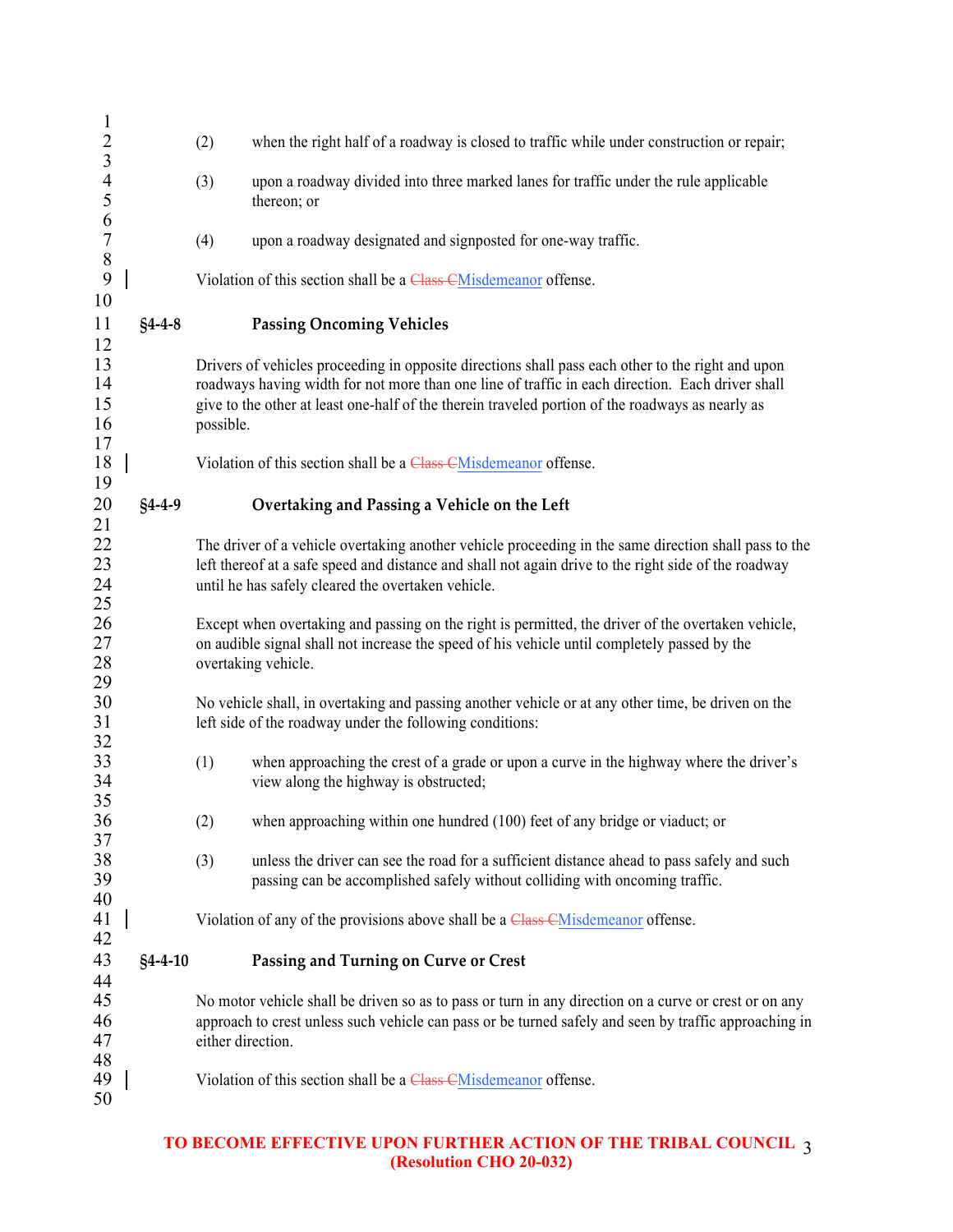| $\mathbf{1}$                                                                                       | $§4 - 4 - 11$ |               | <b>Speed Limits</b> |                                                                                                                                                                                                                                                                                                                                                                                                                                                                                                                   |
|----------------------------------------------------------------------------------------------------|---------------|---------------|---------------------|-------------------------------------------------------------------------------------------------------------------------------------------------------------------------------------------------------------------------------------------------------------------------------------------------------------------------------------------------------------------------------------------------------------------------------------------------------------------------------------------------------------------|
| $\overline{c}$<br>$\mathfrak{Z}$<br>$\overline{4}$<br>$\sqrt{5}$<br>6<br>$\boldsymbol{7}$<br>$8\,$ |               | (1)           |                     | In recognition of the exclusive regulatory and legislative power of the Tribal Council of<br>the Mississippi Band of Choctaw Indians over Tribal members and other persons of Indian<br>descent not otherwise subject to state jurisdiction within this Indian Country, the presently<br>designated state laws and roadway warning signs governing speeds on roadways of this<br>jurisdiction are hereby adopted as the speed laws of the Tribe.                                                                  |
| 9<br>10<br>11<br>12<br>13<br>14<br>15                                                              |               | (2)           |                     | No person shall drive a motor vehicle at a speed greater than is reasonable and prudent<br>under the conditions, having regard to the actual and potential hazards then existing.<br>Consistent with the foregoing, every person shall drive at a safe and appropriate speed<br>when approaching and crossing an intersection or railroad grade crossing, or winding<br>roadway, and when special hazards exist with respect to pedestrians or to other traffic or<br>by reason of weather or roadway conditions. |
| 16<br>17<br>18<br>19                                                                               |               | (3)           |                     | Unless otherwise designated by posted speed limits and subject to the provisions of<br>subsection $(1)$ and $(2)$ above, no person shall drive a motor vehicle at a speed in excess of<br>the following maximum limits upon the roadways of this jurisdiction:                                                                                                                                                                                                                                                    |
| 20                                                                                                 |               |               | (a)                 | 25 miles per hour in residential areas;                                                                                                                                                                                                                                                                                                                                                                                                                                                                           |
| 21<br>22                                                                                           |               |               | (b)                 | 25 miles per hour in school zones;                                                                                                                                                                                                                                                                                                                                                                                                                                                                                |
| $\frac{23}{24}$                                                                                    |               |               | (c)                 | 25 miles per hour in business areas; or                                                                                                                                                                                                                                                                                                                                                                                                                                                                           |
| 25<br>26                                                                                           |               |               | (d)                 | 45 miles per hour in other locations                                                                                                                                                                                                                                                                                                                                                                                                                                                                              |
| 27<br>28<br>29<br>30<br>31                                                                         |               |               | hour.               | provided, that for residential, business or school zones or districts, wherein the roadway in<br>questions terminates in a dead-end at a distance not exceeding a half $(\frac{1}{2})$ mile from its<br>point of entrance onto the said dead-end roadway, the speed limit shall be 15 miles per                                                                                                                                                                                                                   |
| 32<br>33<br>34<br>35<br>36<br>37<br>38                                                             |               | jurisdiction. |                     | Unless the Tribal Council of the Mississippi Band of Choctaw Indians shall, by enactment of a<br>resolution or ordinance, establish speed limits or roadway warning signs to the contrary, those<br>indicator hereafter likewise govern the speeds of motorists subject to this Tribal jurisdiction;<br>provided, however, that the exclusive enforcement under Tribal law shall be by authorities of this                                                                                                        |
| 39<br>40<br>41                                                                                     |               | offense.      |                     | Violations of any of the speed laws of this jurisdiction shall constitute a Class CM is demean or                                                                                                                                                                                                                                                                                                                                                                                                                 |
| 42                                                                                                 | $§4 - 4 - 12$ |               |                     | When Lights Are Required to Be On                                                                                                                                                                                                                                                                                                                                                                                                                                                                                 |
| 43<br>44<br>45<br>46<br>47                                                                         |               |               |                     | Every vehicle upon a public roadway at any time from a half hour after sunset to a half hour before<br>sunrise or at any other time when objects on the road cannot be seen clearly at a distance of five<br>hundred (500) feet because of light conditions, shall display lighted lamps on the vehicles.                                                                                                                                                                                                         |
| 48<br>49<br>50                                                                                     |               |               |                     | Every vehicle stopped or parked on the side of any road or highway during the hours set forth<br>above in such manner as to pose a potential hazard to vehicles traveling the roadway shall be<br>visibly marked by flares, lamps or fuses so as to provide a visible warning to oncoming vehicles.                                                                                                                                                                                                               |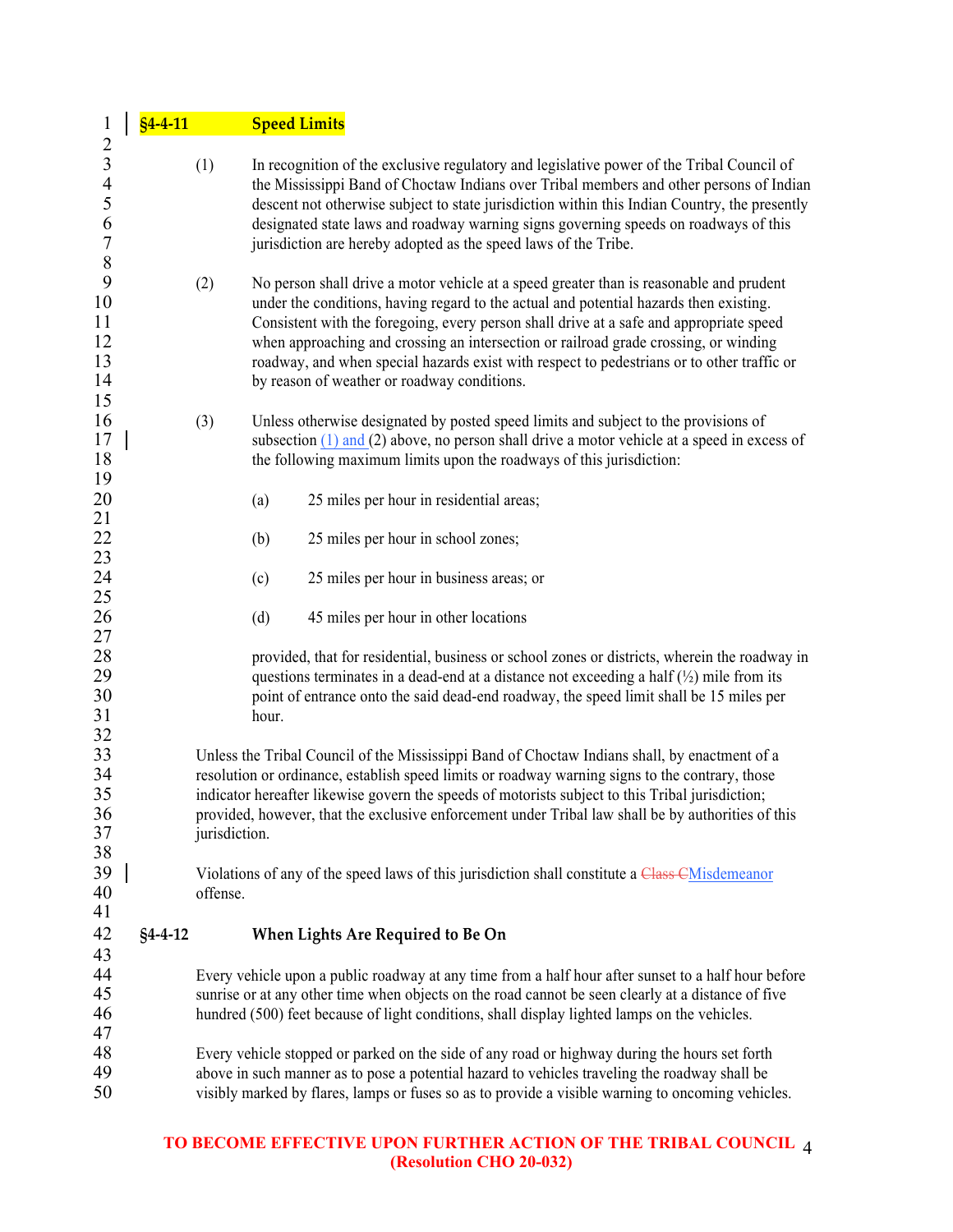|    |               | Violation of any of the above provisions is a Class CM is demean of fense.                        |
|----|---------------|---------------------------------------------------------------------------------------------------|
|    | $84 - 4 - 13$ | Requirement of child restraint                                                                    |
|    |               |                                                                                                   |
|    |               | Any person transporting a child under the age of four (4) years in a passenger motor vehicle, and |
|    |               | operated on a public roadway, street or highway within this jurisdiction, shall provide for the   |
| 8  |               | protection of the child by properly using a child passenger restraint device or system meeting    |
| 9  |               | applicable federal motor vehicle safety standards.                                                |
| 10 |               |                                                                                                   |
| 11 |               | hild passenger restraint device or system shall not be considered con                             |
| 12 |               | or comparative negligence                                                                         |
| 13 |               |                                                                                                   |
| 14 |               | Violation of this section shall be a Class CM is demean of fense.                                 |
| 15 |               |                                                                                                   |
| 16 |               |                                                                                                   |
|    |               |                                                                                                   |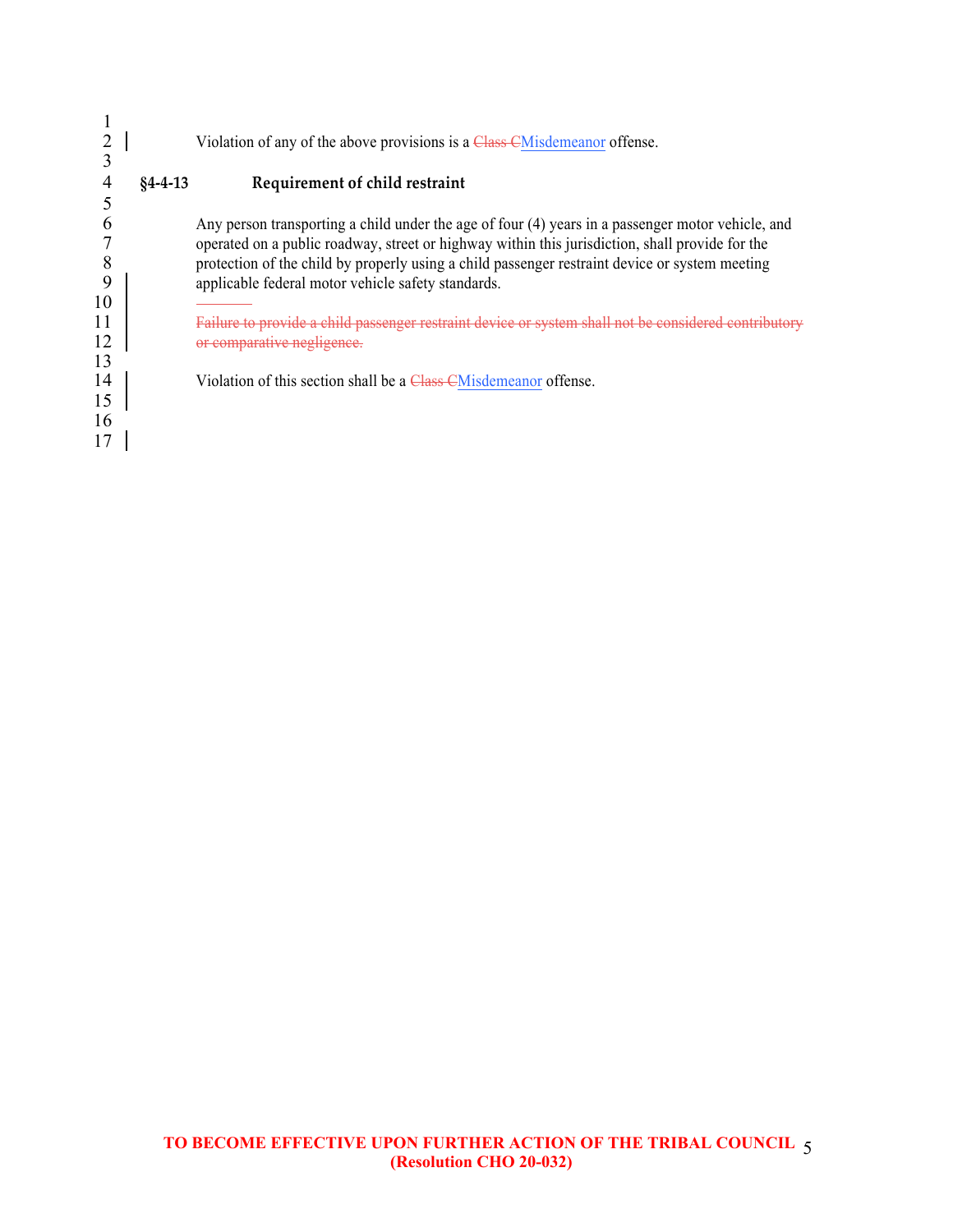# **CHAPTER 5. MISCELLANEOUS DRIVING PROVISIONS**

| 3                                                 | $§4 - 5 - 1$ |        | Duty to Give Information and Render Aid                                                                                                                                                                                                                                                                                                                                                             |
|---------------------------------------------------|--------------|--------|-----------------------------------------------------------------------------------------------------------------------------------------------------------------------------------------------------------------------------------------------------------------------------------------------------------------------------------------------------------------------------------------------------|
| $\frac{4}{5}$<br>6<br>$\boldsymbol{7}$<br>$\,8\,$ |              | shall: | Any person who shall be the driver of any motor vehicle involved in an accident resulting in the<br>injury to or the death of any person or damage to any vehicle or to the personal property of another                                                                                                                                                                                            |
| 9<br>10                                           |              | (1)    | give his name, address and registration number of the vehicle;                                                                                                                                                                                                                                                                                                                                      |
| 11<br>12                                          |              | (2)    | upon request, show his driver's license or similar driving permit and insurance card;                                                                                                                                                                                                                                                                                                               |
| 13<br>14<br>15<br>16                              |              | (3)    | render to any person injured reasonable assistance including carrying or making<br>arrangements for carrying such person injured for medical treatment, if necessary, when<br>requested by an injured person;                                                                                                                                                                                       |
| 17<br>18<br>19<br>20                              |              | (4)    | if an unattended vehicle is involved, locate and notify the owner or leave a written notice<br>in a conspicuous place in or on the vehicle struck, providing the name and address of the<br>driver inflicting the damage;                                                                                                                                                                           |
| 21                                                |              | (5)    | notify the police of this jurisdiction; and                                                                                                                                                                                                                                                                                                                                                         |
| 22<br>23<br>24<br>25                              |              | (6)    | if personal property is damaged, the driver shall make reasonable efforts to locate and<br>notify the owner of the property damaged.                                                                                                                                                                                                                                                                |
| 26<br>27<br>28                                    |              |        | Any person who shall fail to comply with the above section shall be guilty of a Class<br><b>EMisdemeanor</b> offense.                                                                                                                                                                                                                                                                               |
| 29                                                | $§4 - 5 - 2$ |        | <b>Driver's License Required</b>                                                                                                                                                                                                                                                                                                                                                                    |
| 30<br>31<br>32<br>33<br>34<br>35                  |              |        | Any person who shall drive or operate a motor vehicle upon the public roadways of this jurisdiction<br>shall be required to have in his possession at all times when operating a motor vehicle a driver's<br>license or similar permit valid under the laws of the jurisdiction from which it was issued, and shall<br>display same upon demand by a police officer or a judge of the Tribal Court. |
| 36<br>37<br>38<br>39                              |              |        | Violation of this section is a Class CMisdemeanor offense; however no person charged with<br>violating this section shall be convicted if he produces in court a driver's license heretofore issued<br>to him, which was valid at the time of his arrest.                                                                                                                                           |
| 40<br>41                                          | $§4 - 5 - 3$ |        | <b>Driving Under Suspension or Revocation</b>                                                                                                                                                                                                                                                                                                                                                       |
| 42<br>43<br>44<br>45<br>46                        |              |        | Any person whose driver's license or driving privilege has been canceled or revoked in this or any<br>other jurisdiction and who drives any motor vehicle upon the roadways within the jurisdiction of<br>the Tribal Court while such license or privilege is canceled, suspended, or revoked shall be guilty<br>of a Class BMisdemeanor offense under this section.                                |
| 47<br>48                                          | $§4 - 5 - 4$ |        | Permitting Unauthorized Person to Drive                                                                                                                                                                                                                                                                                                                                                             |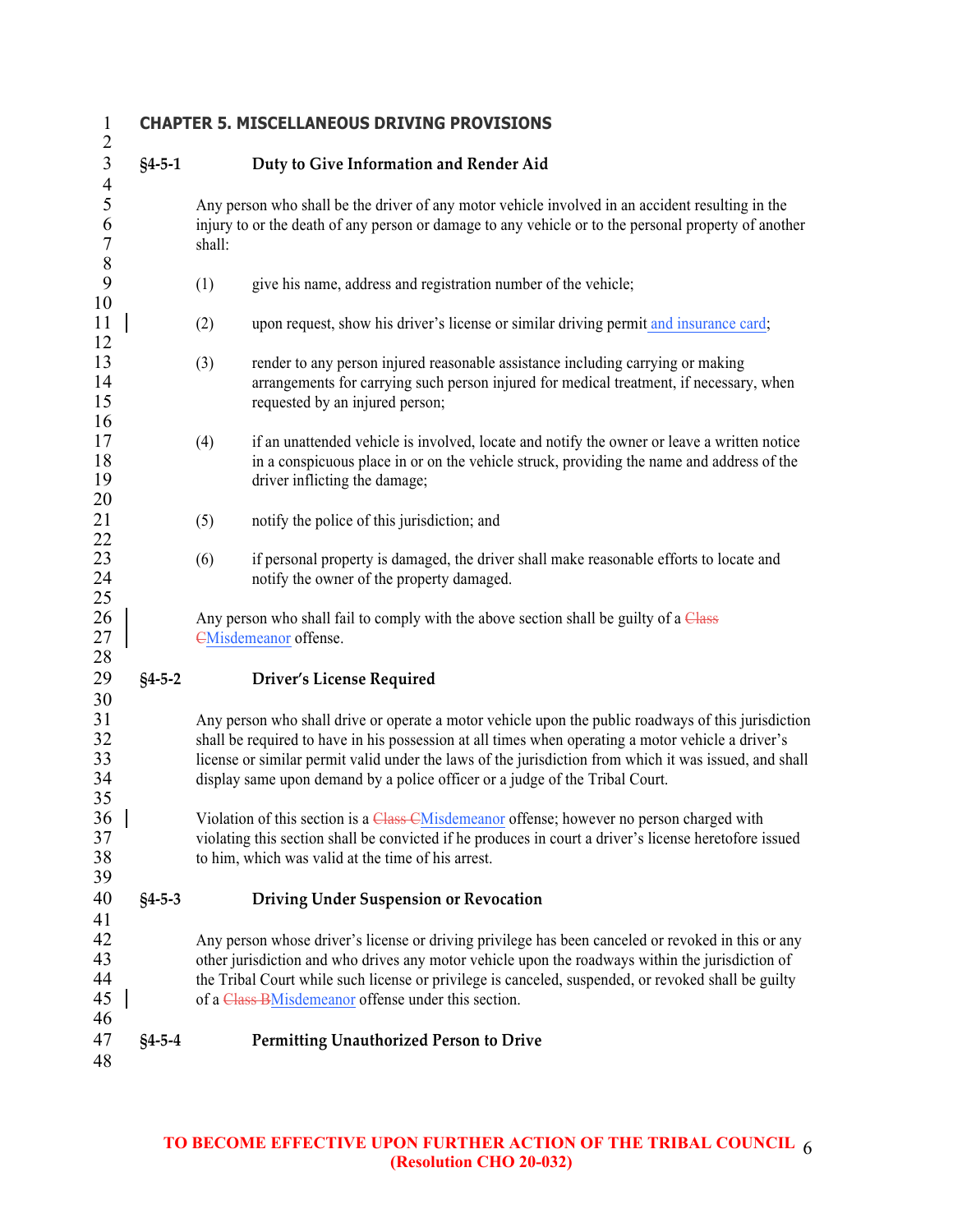| $\mathbf{1}$<br>$\begin{array}{c}\n2 \\ 3 \\ 4 \\ 5\n\end{array}$ |              | No person shall authorize or knowingly permit a motor vehicle owned by a person or under his<br>control to be driven upon any highway by any person who is not authorized hereunder or whose<br>license privilege to drive is suspended or revoked.                                                                                                                                                                                                                               |
|-------------------------------------------------------------------|--------------|-----------------------------------------------------------------------------------------------------------------------------------------------------------------------------------------------------------------------------------------------------------------------------------------------------------------------------------------------------------------------------------------------------------------------------------------------------------------------------------|
|                                                                   |              | Violation of this section is a Class CMisdemeanor offense.                                                                                                                                                                                                                                                                                                                                                                                                                        |
| 6<br>$\overline{7}$                                               | $§4 - 5 - 5$ | Authorization to Move Illegally Parked and Abandoned Vehicles                                                                                                                                                                                                                                                                                                                                                                                                                     |
| 8<br>9<br>10<br>11<br>12<br>13<br>14                              |              | Any law enforcement officer finding a vehicle standing upon a roadway in violation of the<br>provisions of this Code or in a location where it poses a potential hazard to vehicles traveling the<br>roadways of this jurisdiction is hereby authorized to move such vehicle or require the driver or<br>other person in charge of the vehicle to move same to a position off the roadway or to another place<br>of safety. Moving of the vehicle will be at the owner's expense. |
| 15<br>16<br>17<br>18<br>19<br>20                                  |              | Any law enforcement officer finding a vehicle standing or abandoned adjacent to a roadway in a<br>location where it does not pose a potential hazard to vehicles traveling the roadways of this<br>jurisdiction is hereby authorized to move or have moved at the owner's expense without the<br>owner's consent any such vehicle which has been so unattended or abandoned for period of not less<br>than three $(3)$ days.                                                      |
| 21<br>22                                                          | $§4 - 5 - 6$ | <b>Stopping and Parking</b>                                                                                                                                                                                                                                                                                                                                                                                                                                                       |
| 23<br>24<br>$25\,$<br>26                                          |              | No person shall stop, park or leave standing any motor vehicle, whether attended or unattended,<br>upon the paved or improved, or main traveled part of any roadway with the jurisdiction of the<br>Tribal Court when it is practical to stop and park or so leave the vehicle off said roadway.                                                                                                                                                                                  |
| $27\,$<br>28<br>29                                                |              | This section shall not apply to the driver of any motor vehicle which is disabled while on the<br>roadway to the extent that it is impossible to move.                                                                                                                                                                                                                                                                                                                            |
| 30<br>31                                                          |              | Violation of this section shall be a Class CMisdemeanor offense.                                                                                                                                                                                                                                                                                                                                                                                                                  |
| 32                                                                | $§4 - 5 - 7$ | <b>Careless Driving</b>                                                                                                                                                                                                                                                                                                                                                                                                                                                           |
| 33<br>34<br>35<br>36<br>37<br>38                                  |              | Any person who shall operate any motor vehicle upon any public road in a careless or imprudent<br>manner, without due regard for the width, grade, curves, corners, traffic and the use being made of<br>such road or other attendant circumstances shall be guilty of a Class CMisdemeanor offense. This<br>offense shall be a lesser included offense to the offense of reckless driving.                                                                                       |
| 39                                                                | $§4 - 5 - 8$ | <b>Reckless Driving</b>                                                                                                                                                                                                                                                                                                                                                                                                                                                           |
| 40<br>41<br>42<br>43<br>44<br>45<br>46                            |              | Any person who shall drive any motor vehicle within the jurisdiction of the Choctaw Tribe in such<br>a manner as to indicate either a wanton or willful disregard for the safety of person or property shall<br>be guilty of a Class BMisdemeanor offense, and the Choctaw Tribal court may suspend said<br>person's driving privileges within the boundaries of the Choctaw Indian Reservation for a period<br>not to exceed six $(6)$ months.                                   |
| §415-9                                                            |              | Driving Under the Influence of Intoxicating Liquor, Drugs, or Controlled                                                                                                                                                                                                                                                                                                                                                                                                          |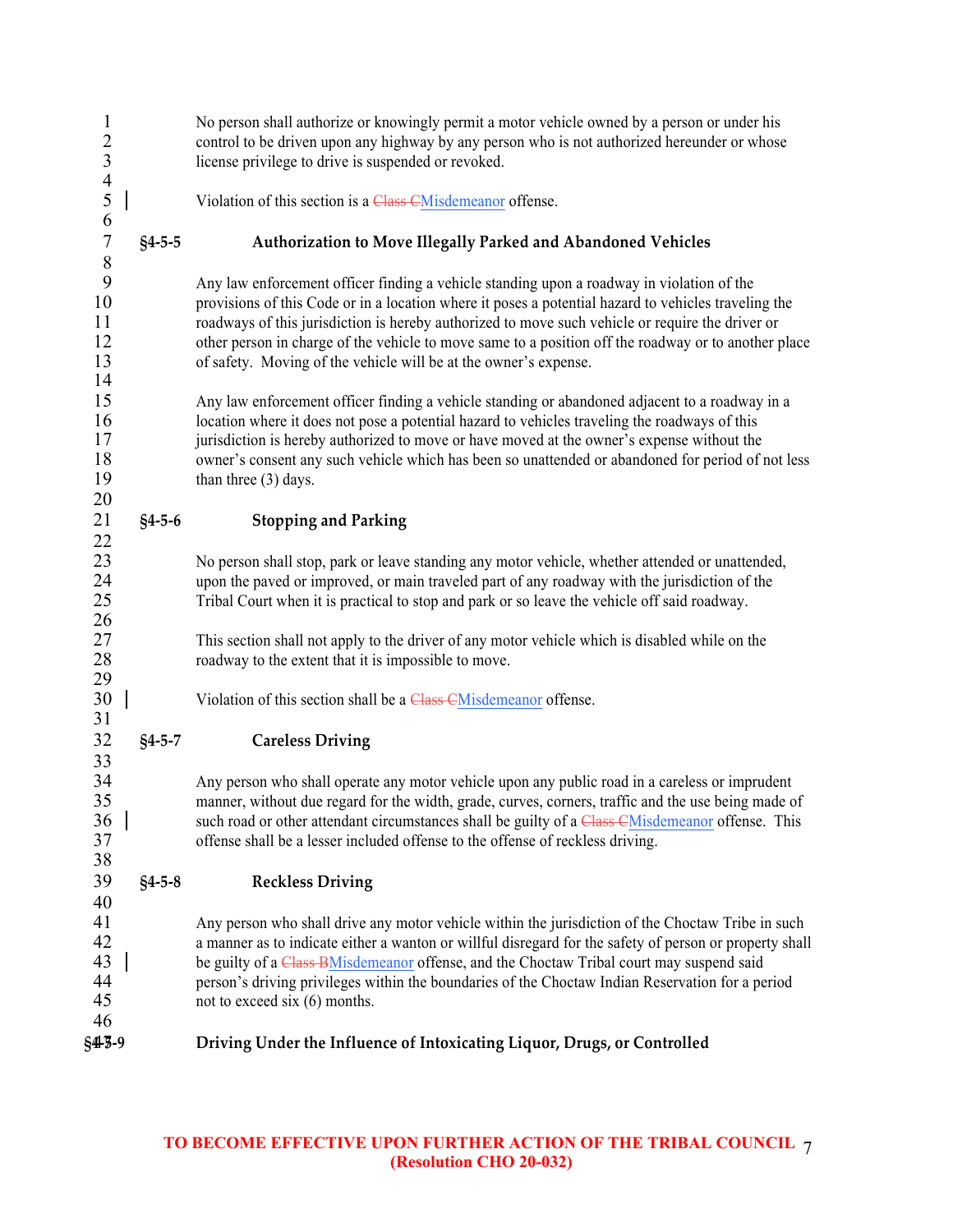|               |                   | Substances, or Other Substances Impairing Ability to Operate Vehicle or with Blood Alcohol |
|---------------|-------------------|--------------------------------------------------------------------------------------------|
|               |                   | Concentrations Above Specified Levels; Penalties Generally; Granting of Hardship Driving   |
|               | <b>Privileges</b> |                                                                                            |
|               |                   |                                                                                            |
|               |                   |                                                                                            |
| $\mathfrak b$ | (1)               | It is unlawful for any person to drive or otherwise operate a vehicle within the Choctaw   |
|               |                   | Reservation when that person has an alcohol concentration of eight one-ten-one-hundreths   |
| 8             |                   | percent $(.4080%)$ or more for persons who are above the legal age to purchase alcoholic   |
|               |                   | beverages under state law or two one-hundreths percent $(.02%)$ or more for persons who    |
| 10            |                   | are below the legal age to purchase alcoholic beverages under state law, in the person's   |
| 11            |                   | blood based upon grams of alcohol per one hundred milliliters of blood or grams of         |

- alcohol per two hundred and ten (210) liters of breadth as shown by a chemical analysis of 13 such person's breath, blood or urine administered; (2) It is unlawful for any person who is under the influence of any drug or controlled
- substance, the possession of which is unlawful under the Mississippi controlled Substances Law, to drive any vehicle within the Choctaw Reservation;
- (3) It is unlawful for any person who has an alcohol concentration of four one-hundreths 20 percent (.04%) or more, based upon grams of alcohol per one hundred (100) milliliters of 21 blood or grams of alcohol per two hundred and ten (210) liters of breath as shown by a<br>22 chemical analysis of such person's blood breath or urine to drive a commercial motor 22 chemical analysis of such person's blood, breath or urine, to drive a commercial motor<br>23 vehicle within the Choctaw Reservation. vehicle within the Choctaw Reservation:
- **(4)** Upon conviction of any person for the first offense of driving while under the influence of 26 alcohol, drugs, or controlled substance under this section such person shall be guilt of a 27 Class BMisdemeanor offense; and the court shall order such person to attend and complete<br>28 an alcohol safety education program and/or a DUI First Offender Program. The court may 28 an alcohol safety education program and/or a DUI First Offender Program. The court may<br>29 substitute attendance at victim impact panel instead of fortv-eight (48) hours in iail. In substitute attendance at victim impact panel instead of forty-eight (48) hours in jail. In addition, the Choctaw Tribal Court shall suspend driving privileges of such person for a period of not less than ninety (90) days and until such person attends and successfully completes an alcohol safety education program as herein provided; provided, however, in no event shall such period of suspension exceed one (1) year.
- For a first violation of this section the court may grant the person hardship driving privileges upon 36 written petition of the defendant, if it finds reasonable cause to believe that revocation<br>37 would hinder the person's ability to: would hinder the person's ability to:
- **(a)** continue his employment;
- **(b)** continue attending school or an educational institution; or

 **(b) (c)**

**(d)(c)** obtain necessary medical care.

- Proof of hardship shall be established by clear and convincing evidence which shall be supported by independent documentation
- 

 $\frac{14}{15}$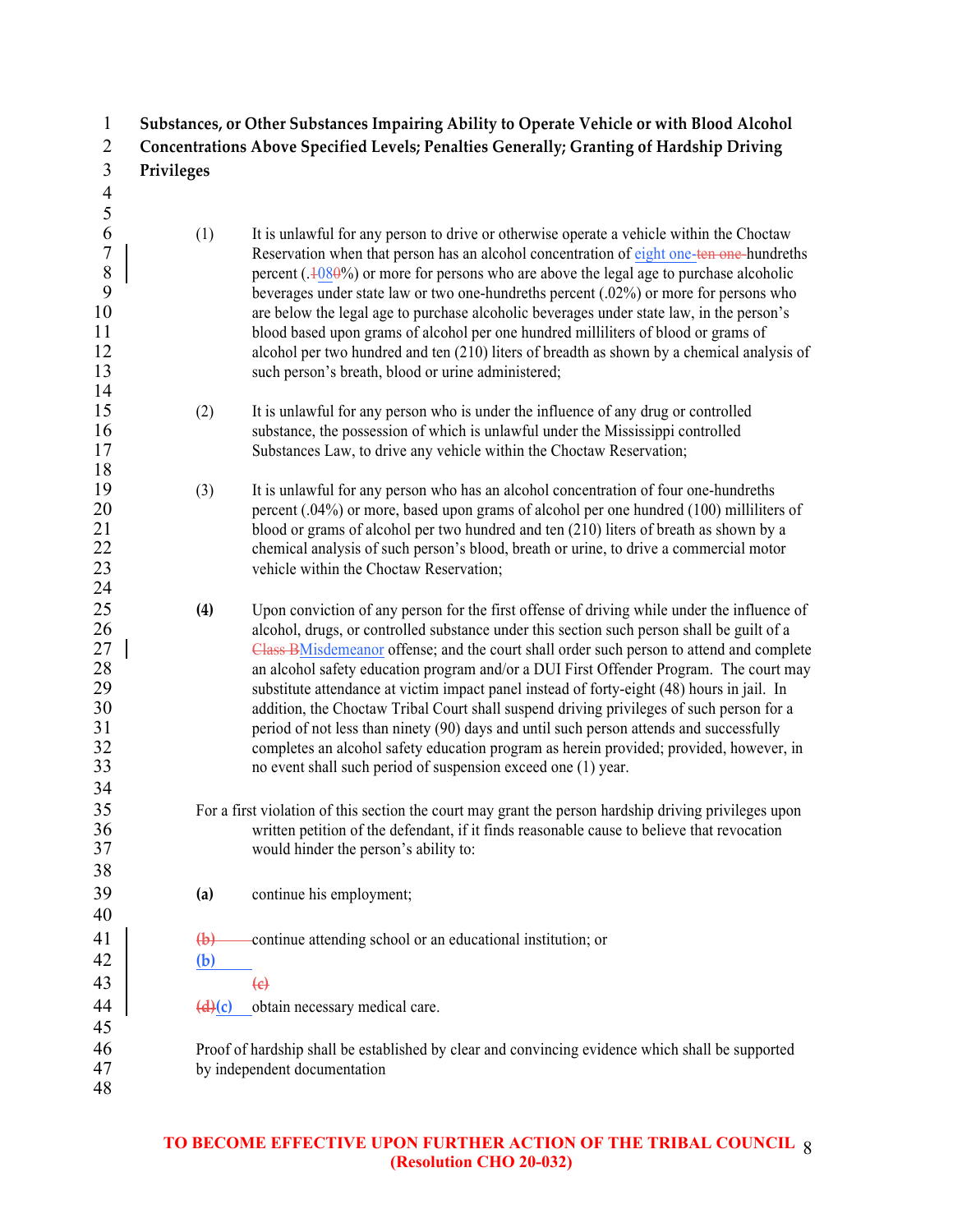| 1(5)<br>$\overline{2}$<br>$\mathfrak{Z}$<br>$\overline{4}$<br>5<br>6 | Upon any second or subsequent conviction in the Choctaw Tribal Court of any person for driving under the<br>influence of alcohol, drugs or controlled substances, such person shall be guilty of a Class AFelony offense.<br>For purposes of this section, DUI convictions in Choctaw Tribal court that occurred five (5) years prior to<br>the defendant's current violation shall be considered in charging defendant with a DUI second or subsequent<br>offense. |                                                                                                                                                                                                                                                                                                                                                                                                                                                                                                                                                                                                                                                                                                                                                                             |  |  |
|----------------------------------------------------------------------|---------------------------------------------------------------------------------------------------------------------------------------------------------------------------------------------------------------------------------------------------------------------------------------------------------------------------------------------------------------------------------------------------------------------------------------------------------------------|-----------------------------------------------------------------------------------------------------------------------------------------------------------------------------------------------------------------------------------------------------------------------------------------------------------------------------------------------------------------------------------------------------------------------------------------------------------------------------------------------------------------------------------------------------------------------------------------------------------------------------------------------------------------------------------------------------------------------------------------------------------------------------|--|--|
| $\overline{7}$<br>$\,8\,$<br>9<br>10                                 |                                                                                                                                                                                                                                                                                                                                                                                                                                                                     | In addition to any criminal penalties for a Class AFelony offense, any person convicted of a second or<br>subsequent violation shall have his driving privileges suspended for a period not less than ninety (90) days;<br>provided however, in no event shall such period of suspension exceed one (1) year.                                                                                                                                                                                                                                                                                                                                                                                                                                                               |  |  |
| 11                                                                   | $§4 - 5 - 10$                                                                                                                                                                                                                                                                                                                                                                                                                                                       | Adoption of Mississippi Traffic Rules and Regulations                                                                                                                                                                                                                                                                                                                                                                                                                                                                                                                                                                                                                                                                                                                       |  |  |
| 12<br>13<br>14<br>15<br>16<br>17<br>18<br>19                         |                                                                                                                                                                                                                                                                                                                                                                                                                                                                     | Title 63 of the Mississippi Code Annotated 1972, as now existing or as may be hereafter amended,<br>shall apply as the laws, rules and regulations of the Mississippi Band of Choctaw Indians, but only<br>insofar as they do not conflict with or overlap any law, rule or procedure established in this<br>Choctaw Traffic Code or elsewhere in the Choctaw Tribal Code, or unless the Mississippi Band of<br>Choctaw Indians' Tribal Council shall, by resolution, specifically declare all or some part of such<br>Mississippi laws, rules and regulations inapplicable hereunder.                                                                                                                                                                                      |  |  |
| 20<br>21<br>22<br>23                                                 |                                                                                                                                                                                                                                                                                                                                                                                                                                                                     | It shall be a Class-CMisdemeanor offense for any person to do any act forbidden to be done under<br>such laws, rules or regulations, or to fail to do any act required to be done under such laws, rules<br>and regulations.                                                                                                                                                                                                                                                                                                                                                                                                                                                                                                                                                |  |  |
| 24                                                                   | $§4 - 5 - 11$                                                                                                                                                                                                                                                                                                                                                                                                                                                       | Evading                                                                                                                                                                                                                                                                                                                                                                                                                                                                                                                                                                                                                                                                                                                                                                     |  |  |
| 25<br>26<br>27<br>28<br>29<br>30                                     |                                                                                                                                                                                                                                                                                                                                                                                                                                                                     | (1) Any person driving a motor vehicle who willfully fails or refuses to bring his vehicle<br>to a stop when given a visual or audible signal, by hand, voice, emergency light, flashing<br>light, or siren, or other signal by a uniformed police officer in an appropriately marked<br>police vehicle shall be deemed guilty of a misdemeanorn offense under this section.                                                                                                                                                                                                                                                                                                                                                                                                |  |  |
| 31<br>32<br>33<br>34                                                 |                                                                                                                                                                                                                                                                                                                                                                                                                                                                     | (2) Any person who is guilty of violating subsection (1) of this section by operating a<br>motor vehicle in such a manner as to indicate a reckless or willful disregard for the safety of persons or<br>property, or who so operates a motor vehicle in a manner manifesting extreme indifference to the value of<br>human life, shall be guilty of a felony.                                                                                                                                                                                                                                                                                                                                                                                                              |  |  |
| 35                                                                   |                                                                                                                                                                                                                                                                                                                                                                                                                                                                     | Violation of this section are Class Amisdemeanor offense.                                                                                                                                                                                                                                                                                                                                                                                                                                                                                                                                                                                                                                                                                                                   |  |  |
| 36<br>37<br>38                                                       | $§4 - 5 - 12$                                                                                                                                                                                                                                                                                                                                                                                                                                                       | <b>Safety Belts</b>                                                                                                                                                                                                                                                                                                                                                                                                                                                                                                                                                                                                                                                                                                                                                         |  |  |
| 39<br>40<br>41<br>42<br>43<br>44<br>45<br>46<br>47<br>48             |                                                                                                                                                                                                                                                                                                                                                                                                                                                                     | When a passenger motor vehicle is operated on a public road, street or highway<br>within this jurisdiction, every operator, every <b>front-seat</b> passenger and every<br>child who is at least four years of age but under eight (8) years of age, regardless<br>of the seat that such child occupies, shall wear a properly fastened safety seat belt<br>system, required to be installed in the vehicle when manufactured pursuant to<br>Federal Motor Vehicle Safety Standards. Children under the age of four (4)<br>years shall be in a restraint system as required under §4-4-13 of this Title.<br>The term "passenger motor vehicle" includes all motor vehicles that is designed<br>to carry passengers, including the driver, but does not include motorcycles, |  |  |
| 49                                                                   |                                                                                                                                                                                                                                                                                                                                                                                                                                                                     | mopeds, all-terrain vehicles or trailers.                                                                                                                                                                                                                                                                                                                                                                                                                                                                                                                                                                                                                                                                                                                                   |  |  |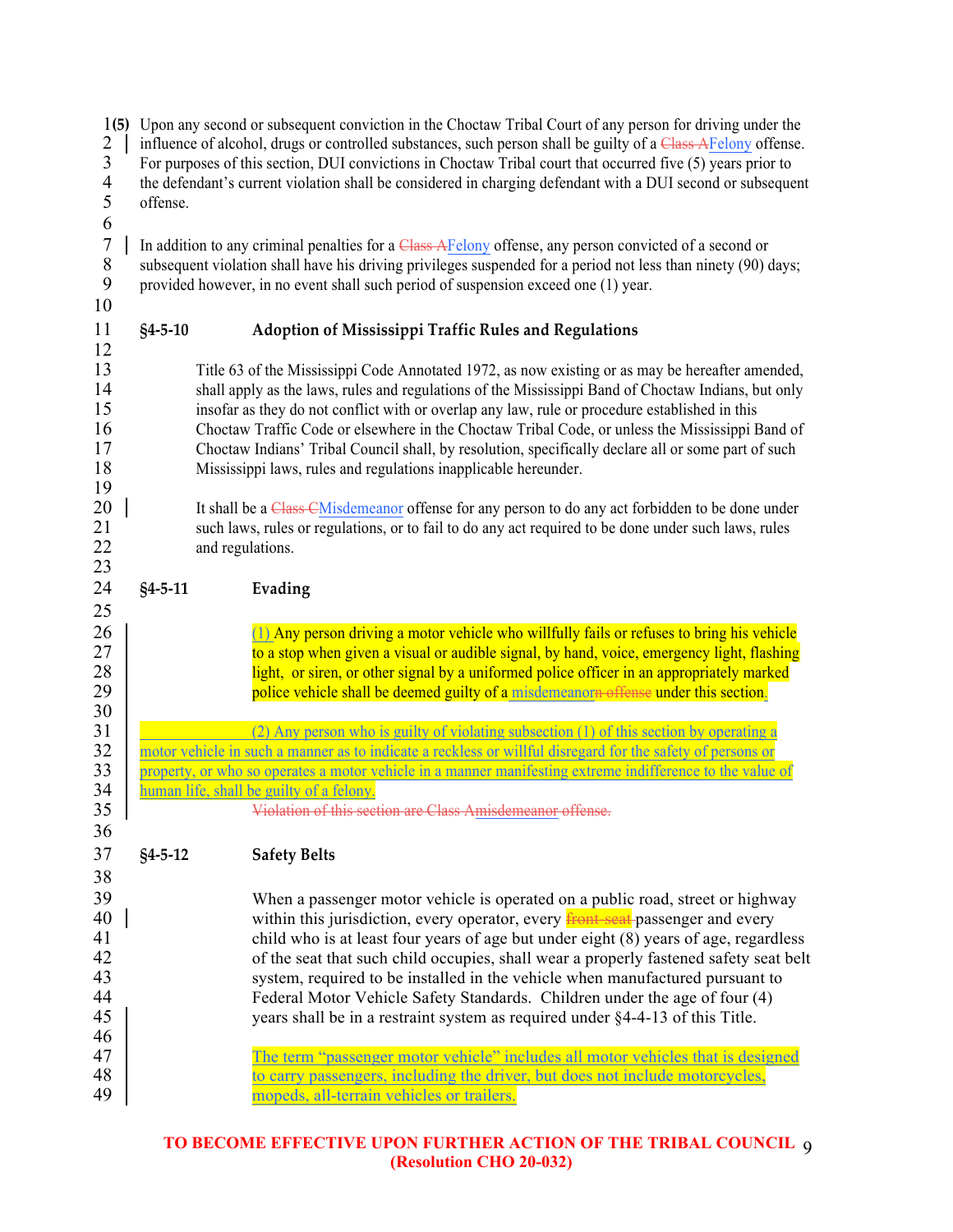Violation of this section shall be a Class CMisdemeanor offense.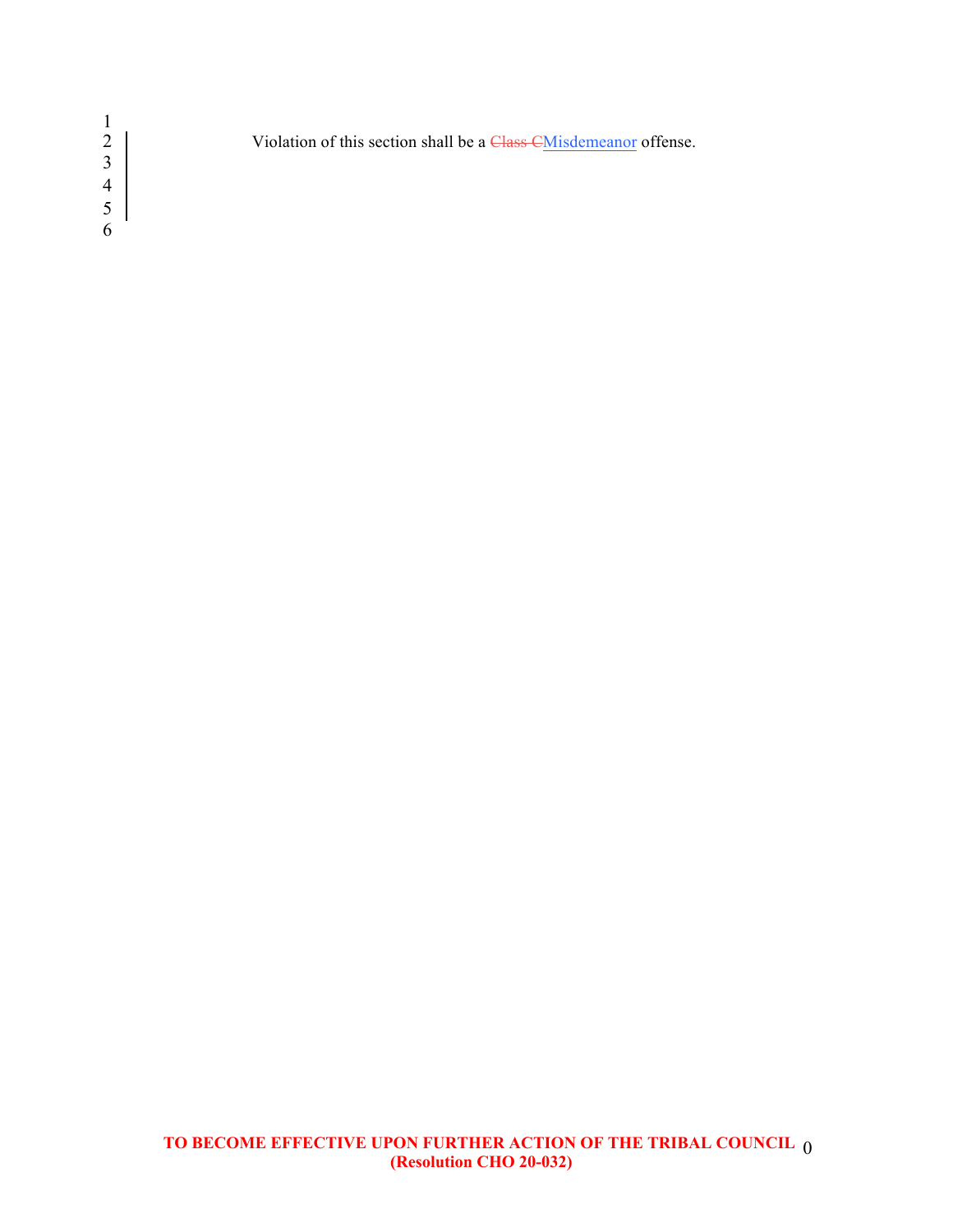| $\mathbf{1}$                     |              |                                                                                                                                                                                                                                                                                                      |
|----------------------------------|--------------|------------------------------------------------------------------------------------------------------------------------------------------------------------------------------------------------------------------------------------------------------------------------------------------------------|
| $\overline{c}$<br>$\mathfrak{Z}$ |              | <b>CHAPTER 6. PROVISIONS RELATING TO PEDESTRIANS</b>                                                                                                                                                                                                                                                 |
| $\overline{4}$<br>5              | $§4 - 6 - 1$ | Pedestrian's Right-of-Way at Crosswalk                                                                                                                                                                                                                                                               |
| 6<br>$\sqrt{ }$<br>$\,8$<br>9    |              | When traffic control signals are not in place or in operation, the driver of a vehicle shall yield the<br>right-of-way, slowing down or stopping if need be to so yield, to a pedestrian crossing the roadway<br>or within any marked crosswalk or within any unmarked crosswalk at an intersection. |
| 10<br>11<br>12<br>13             |              | Whenever any vehicle at a marked or unmarked crosswalk or walk at an intersection is stopped to<br>permit pedestrians to cross the roadway, the driver of any vehicle approaching from the rear shall<br>not overtake and pass such stopped vehicle.                                                 |
| 14<br>15                         |              | Violations of this section shall constitute a Class CMisdemeanor offense.                                                                                                                                                                                                                            |
| 16<br>17                         | $§4 - 6 - 2$ | <b>Pedestrians on Roadways</b>                                                                                                                                                                                                                                                                       |
| 18<br>19<br>20                   |              | Where sidewalks are provided it shall be unlawful for any pedestrian to walk along and upon<br>roadways.                                                                                                                                                                                             |
| 21<br>22<br>23                   |              | Where sidewalks are not provided any pedestrian walking along and upon a roadway shall, when<br>practicable, walk on the left side of the road facing traffic.                                                                                                                                       |
| 24<br>25                         |              | Violations of this section shall constitute a Class CMisdemeanor offense.                                                                                                                                                                                                                            |
| 26<br>27                         | $§4 - 6 - 3$ | <b>Crossing at Other Than Crosswalk</b>                                                                                                                                                                                                                                                              |
| 28<br>29<br>30                   |              | Every pedestrian crossing a roadway at any point other than within a marked or unmarked<br>crosswalk at an intersection shall yield the right-of-way to all vehicles upon the roadway.                                                                                                               |
| 31<br>32<br>33<br>34             |              | Every driver of a vehicle shall exercise due care to avoid colliding with any pedestrian upon any<br>roadway and shall give warning by sounding the horn when necessary and shall exercise proper<br>precautions upon observing any child or any confused or incapacitated person upon a roadway.    |
| 35<br>36                         |              | Violations of this section shall constitute a Class CMisdemeanor offense.                                                                                                                                                                                                                            |
| 37<br>38                         | $§4 - 6 - 4$ | Pedestrians' Obedience to Regulations                                                                                                                                                                                                                                                                |
| 39<br>40<br>41                   |              | A pedestrian shall obey the instructions of any official traffic control device specifically applicable<br>to him, unless otherwise instructed by a law enforcement officer.                                                                                                                         |
| 42<br>43                         | $§4 - 6 - 5$ | <b>Soliciting Rides</b>                                                                                                                                                                                                                                                                              |
| 44<br>45<br>46                   |              | No person shall stand upon the paved portion of a roadway for the purpose of soliciting a ride from<br>the driver of any private vehicle.                                                                                                                                                            |
| 47<br>48                         |              |                                                                                                                                                                                                                                                                                                      |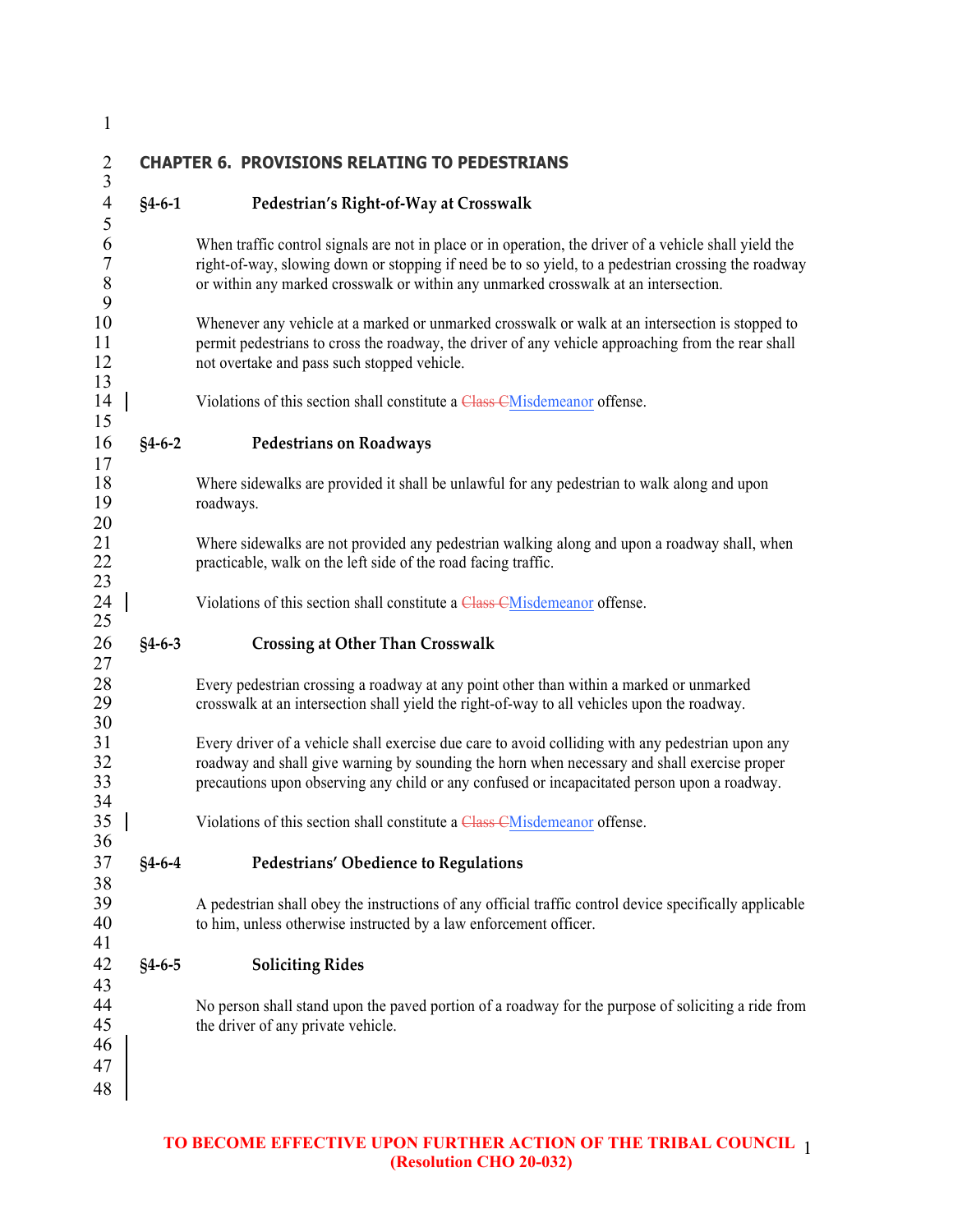|    | $$4-6-6$ | Traffic Laws Apply to Persons Riding Bicycles or Animals or Driving Animal                        |
|----|----------|---------------------------------------------------------------------------------------------------|
|    |          | <b>Drawn Vehicles</b>                                                                             |
|    |          |                                                                                                   |
|    |          | Any person riding a bicycle or an animal or any animal drawing a vehicle upon a roadway shall be  |
|    |          | subject to the provisions of this Title applicable to the driver of a motor vehicle, except those |
|    |          | provisions of this Title which by their very nature can have no application.                      |
|    |          |                                                                                                   |
| 10 |          |                                                                                                   |
|    |          |                                                                                                   |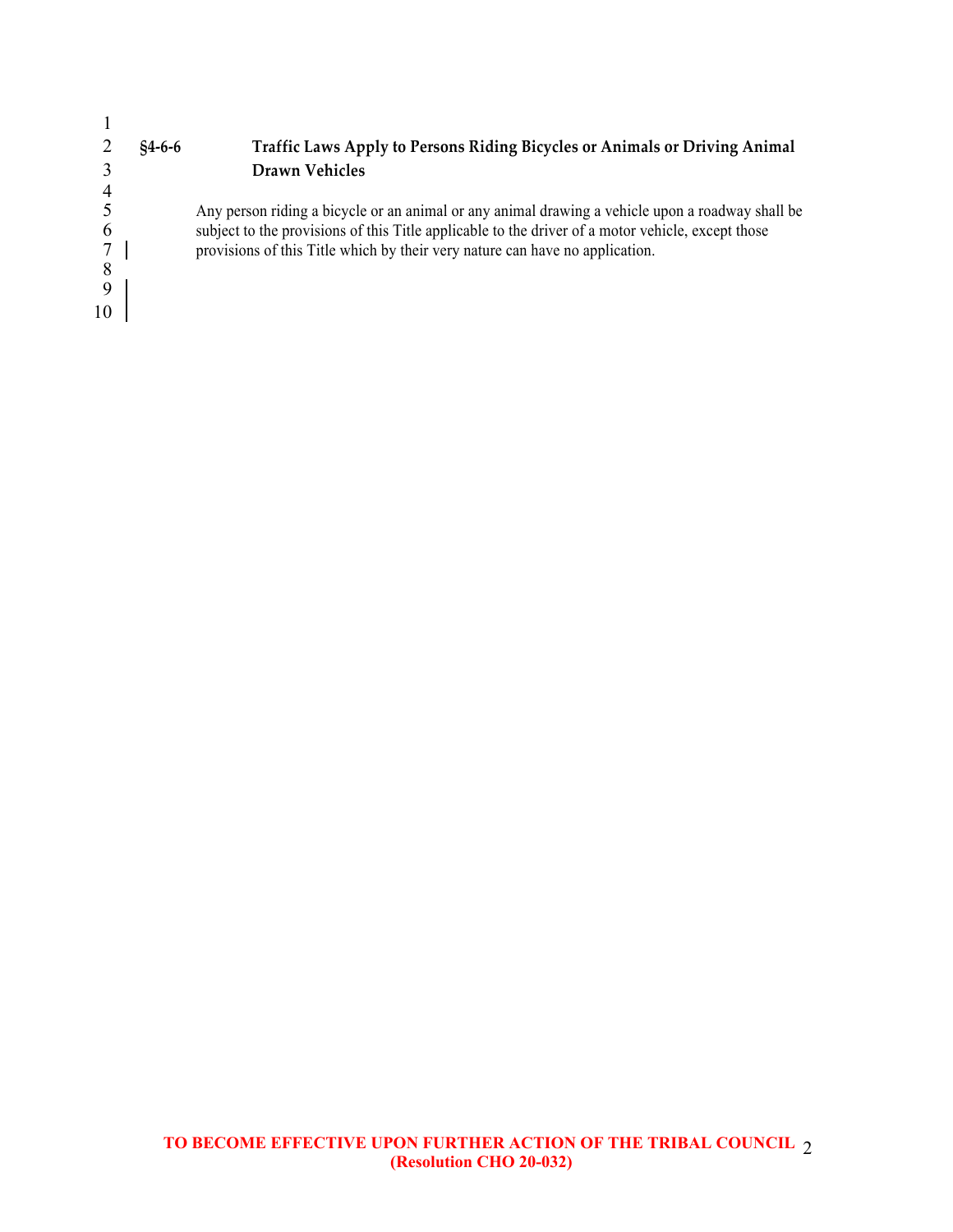### **CHAPTER 7. PARKING RESTRICTIONS AND ENFORCEMENT**

| $\mathfrak{Z}$ | $§4 - 7 - 1$ |     |                                                                                       | <b>Prohibited Parking</b>                                                                                                                                                               |  |  |
|----------------|--------------|-----|---------------------------------------------------------------------------------------|-----------------------------------------------------------------------------------------------------------------------------------------------------------------------------------------|--|--|
| $\frac{4}{5}$  |              |     |                                                                                       |                                                                                                                                                                                         |  |  |
|                |              | (1) | Except when necessary to avoid conflict with other traffic or the directions of a law |                                                                                                                                                                                         |  |  |
| 6              |              |     |                                                                                       | enforcement officer or official traffic-control device, no person shall stop or park a                                                                                                  |  |  |
| $\overline{7}$ |              |     |                                                                                       | vehicle, whether attended or unattended, in any of the following places:                                                                                                                |  |  |
| 8<br>9         |              |     |                                                                                       |                                                                                                                                                                                         |  |  |
| 10             |              |     | (a)                                                                                   | upon the paved or improved or main traveled part of any roadway within the                                                                                                              |  |  |
| 11             |              |     |                                                                                       | jurisdiction of the Choctaw Tribe when it is practical to stop and park or so leave                                                                                                     |  |  |
| 12             |              |     |                                                                                       | the vehicle off said roadway;                                                                                                                                                           |  |  |
| 13             |              |     | (b)                                                                                   | on a sidewalk or grass area between a curb and sidewalk;                                                                                                                                |  |  |
| 14             |              |     |                                                                                       |                                                                                                                                                                                         |  |  |
| 15             |              |     | (c)                                                                                   | in front of a public or private driveway;                                                                                                                                               |  |  |
| 16             |              |     |                                                                                       |                                                                                                                                                                                         |  |  |
| 17             |              |     | (d)                                                                                   | within an intersection;                                                                                                                                                                 |  |  |
| 18             |              |     |                                                                                       |                                                                                                                                                                                         |  |  |
| 19             |              |     | (e)                                                                                   | within fifteen (15) feet of a fire hydrant;                                                                                                                                             |  |  |
| 20             |              |     |                                                                                       |                                                                                                                                                                                         |  |  |
| 21             |              |     | (f)                                                                                   | on a crosswalk;                                                                                                                                                                         |  |  |
| 22             |              |     |                                                                                       |                                                                                                                                                                                         |  |  |
| 23             |              |     | (g)                                                                                   | within twenty (20) feet of the driveway entrance to a fire station;                                                                                                                     |  |  |
| 24             |              |     |                                                                                       |                                                                                                                                                                                         |  |  |
| 25             |              |     | (h)                                                                                   | alongside or opposite any roadway excavation or obstruction when stopping or                                                                                                            |  |  |
| 26<br>27       |              |     |                                                                                       | parking would obstruct traffic;                                                                                                                                                         |  |  |
| 28             |              |     | (i)                                                                                   | on a bridge or other drainage structure where less than twenty (20) feet of                                                                                                             |  |  |
| 29             |              |     |                                                                                       | unobstructed roadway is available;                                                                                                                                                      |  |  |
| 30             |              |     |                                                                                       |                                                                                                                                                                                         |  |  |
| 31             |              |     | (j)                                                                                   | within an area marked "fire lane"; and                                                                                                                                                  |  |  |
| 32             |              |     |                                                                                       |                                                                                                                                                                                         |  |  |
| 33             |              |     | (k)                                                                                   | at any place where official signs or markings prohibit parking                                                                                                                          |  |  |
| 34             |              |     |                                                                                       |                                                                                                                                                                                         |  |  |
| 35             |              | (2) |                                                                                       | No person shall move a vehicle not lawfully under his control into any prohibited area.                                                                                                 |  |  |
| 36             |              |     |                                                                                       |                                                                                                                                                                                         |  |  |
| 37             |              | (3) |                                                                                       | No person shall park a vehicle on a highway other than parallel with the edge of the                                                                                                    |  |  |
| 38             |              |     |                                                                                       | highway headed in the direction of lawful traffic movement and with the wheels within                                                                                                   |  |  |
| 39             |              |     |                                                                                       | twelve (12) inches of the curb or edge of the highway, unless perpendicular or angular                                                                                                  |  |  |
| 40             |              |     |                                                                                       | parking in specifically designated.                                                                                                                                                     |  |  |
| 41<br>42       |              |     |                                                                                       |                                                                                                                                                                                         |  |  |
| 43             |              | (4) |                                                                                       | No person shall park a vehicle on a highway in such a manner or under such conditions as<br>to leave available less than twelve (12) feet of the width of the highway for free movement |  |  |
| 44             |              |     |                                                                                       | of vehicular traffic.                                                                                                                                                                   |  |  |
| 45             |              |     |                                                                                       |                                                                                                                                                                                         |  |  |
| 46             |              | (5) |                                                                                       | No person shall park a vehicle on a highway for the primary purpose of advertising; for                                                                                                 |  |  |
| 47             |              |     |                                                                                       | displaying the vehicle for sale; or for washing, servicing or repairing the vehicle, except                                                                                             |  |  |
| 48             |              |     |                                                                                       | for repairs necessitated by an emergency.                                                                                                                                               |  |  |
| 49             |              |     |                                                                                       |                                                                                                                                                                                         |  |  |
| 50             |              |     |                                                                                       |                                                                                                                                                                                         |  |  |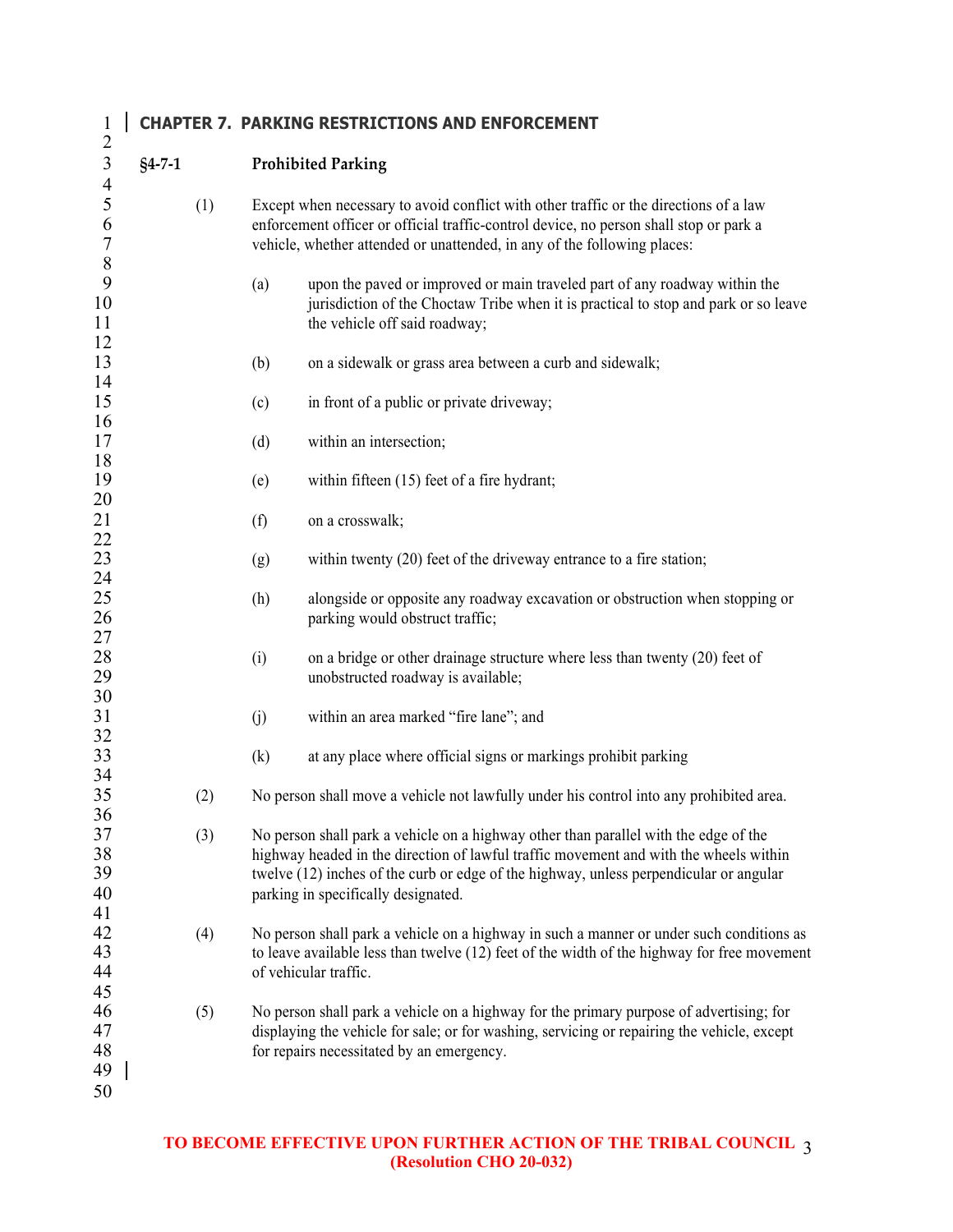| $\mathbf{1}$                                                | $§4 - 7 - 2$ |                                                                                                                                                                           | Parking Privileges for Physically Handicapped Persons                                                                                                                                                                                                                                                                                                                                                                                          |  |  |  |  |
|-------------------------------------------------------------|--------------|---------------------------------------------------------------------------------------------------------------------------------------------------------------------------|------------------------------------------------------------------------------------------------------------------------------------------------------------------------------------------------------------------------------------------------------------------------------------------------------------------------------------------------------------------------------------------------------------------------------------------------|--|--|--|--|
| $\frac{2}{3}$<br>$\overline{4}$<br>5<br>6<br>$\overline{7}$ |              | (1)                                                                                                                                                                       | No person shall park in spaces for use by physically handicapped persons. Such spaces<br>shall be reserved by posting the official international handicapped wheelchair logo<br>immediately adjacent to and visible from the spaces. Said logo shall be displayed both by<br>an upright sign and by a painted logo on the parking surface.                                                                                                     |  |  |  |  |
| 8<br>9<br>10<br>11<br>12<br>13                              |              | (2)                                                                                                                                                                       | No person shall park a vehicle in space reserved and identified for physically handicapped<br>persons without a visible permit displayed on said vehicle. Said permit shall be in the form<br>of the official international handicapped wheelchair logo on a sticker placed on the vehicle<br>windshield, on a placard viewable through the windshield hanging from the rearview<br>mirror, or on a duly issued and current state license tag. |  |  |  |  |
| 14<br>15                                                    | $§4 - 7 - 3$ |                                                                                                                                                                           | <b>Parking Adjacent to Schools</b>                                                                                                                                                                                                                                                                                                                                                                                                             |  |  |  |  |
| 16<br>17<br>18                                              |              | No person shall park a vehicle on any highway adjacent to any school property where such signs<br>have been duly erected prohibiting parking adjacent to school property. |                                                                                                                                                                                                                                                                                                                                                                                                                                                |  |  |  |  |
| 19                                                          | $§4 - 7 - 4$ |                                                                                                                                                                           | <b>Designation of Loading Zones</b>                                                                                                                                                                                                                                                                                                                                                                                                            |  |  |  |  |
| 20<br>21<br>22<br>23                                        |              |                                                                                                                                                                           | No person shall stop or park a vehicle in a designated loading zone for any purpose or length of<br>time except for the expeditious unloading, delivery, pick up or loading of materials or passengers.                                                                                                                                                                                                                                        |  |  |  |  |
| 24                                                          | $§4 - 7 - 5$ |                                                                                                                                                                           | <b>Parallel Parking Required</b>                                                                                                                                                                                                                                                                                                                                                                                                               |  |  |  |  |
| 25<br>26<br>27<br>28                                        |              |                                                                                                                                                                           | Parking Parallel with the edge of a roadway shall be required in areas where roadside parking is<br>permitted unless perpendicular or angular parking is otherwise specifically designated.                                                                                                                                                                                                                                                    |  |  |  |  |
| 29                                                          | $§4 - 7 - 6$ |                                                                                                                                                                           | Signage and Markings in Accordance with MUTCD                                                                                                                                                                                                                                                                                                                                                                                                  |  |  |  |  |
| 30<br>31<br>32<br>33<br>34<br>35                            |              | (1)                                                                                                                                                                       | All signage and pavement markings installed for the regulation and direction of vehicular<br>parking shall be complaint with the latest edition of the "Manual of Uniform Traffic<br>Control Devices (MUTCD)" as published by the Federal Highway Administration of the<br>U.S. Department of Transportation and on file in the Office of Tribal Roads and<br>Engineering Services prior to installation.                                      |  |  |  |  |
| 36<br>37<br>38<br>39<br>40                                  |              | (2)                                                                                                                                                                       | All signage and pavement markings installed upon highways, parking lots or other areas<br>designated for public use shall have the approval of the Office of Tribal Roads and<br>Engineering Services prior to installation                                                                                                                                                                                                                    |  |  |  |  |
| 41                                                          | $§4 - 7 - 7$ |                                                                                                                                                                           | <b>Violations</b>                                                                                                                                                                                                                                                                                                                                                                                                                              |  |  |  |  |
| 42<br>43<br>44<br>45<br>46<br>47                            |              | $\leftrightarrow$                                                                                                                                                         | The provisions of this Chapter shall apply at all times, or as may otherwise be indicated<br>on official signs, except when it is necessary to stop a vehicle to avoid conflict with other<br>traffic or when it is necessary to comply with the directions of a law enforcement officer<br>or official traffic control device. The failure of any person to comply with this Chapter<br>shall constitute a violation of the Chapter.          |  |  |  |  |
| 48<br>49<br>50                                              |              | <del>(2)</del>                                                                                                                                                            | Any authorized person charged with enforcement of this Code shall issue a parking<br>eitation when any provision of this Chapter has been violated. Said enforcement person                                                                                                                                                                                                                                                                    |  |  |  |  |